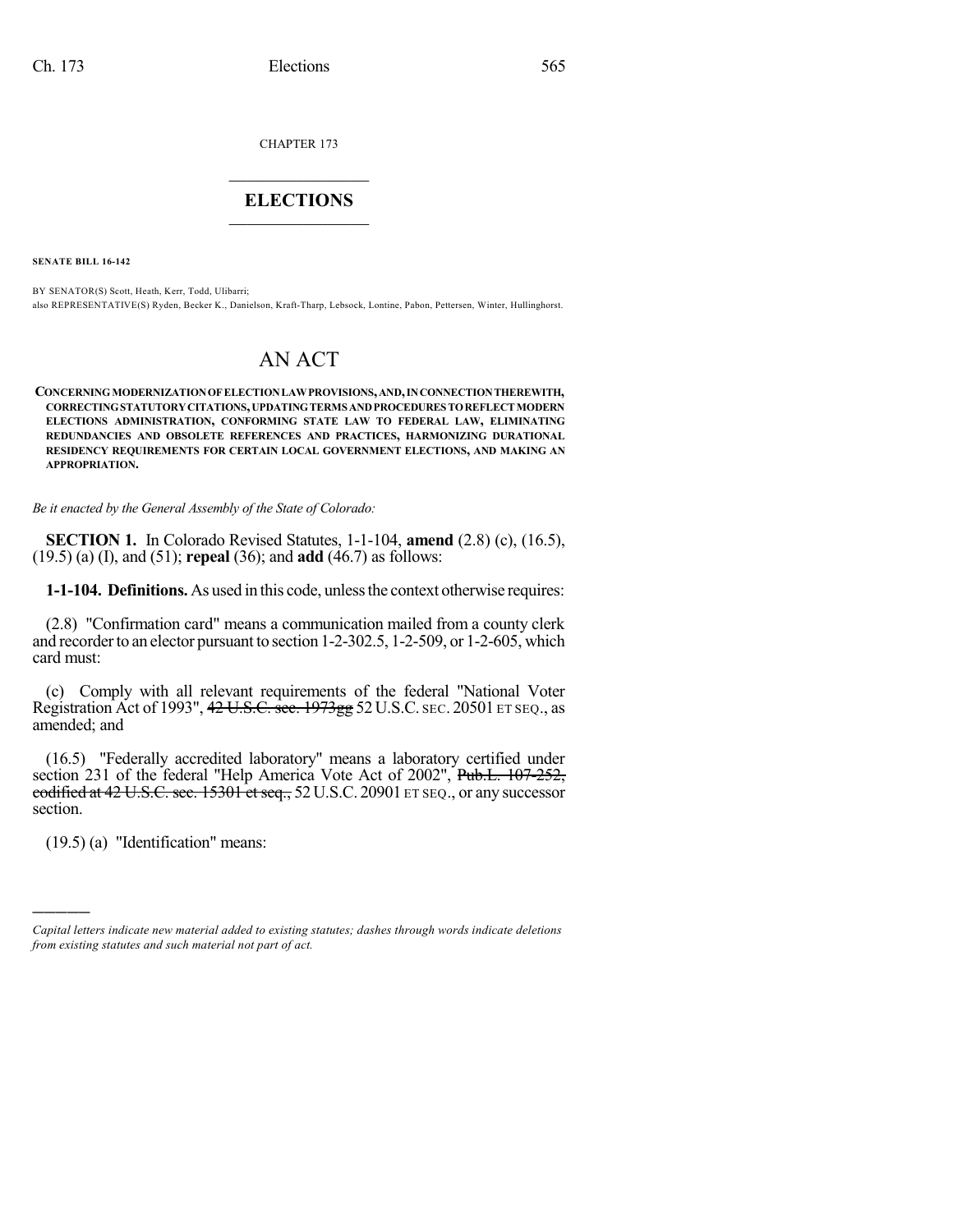(I) A validColorado driver'slicense, EXCEPT A LICENSE ISSUED UNDER PART 5 OF ARTICLE 2 OF TITLE 42, C.R.S.;

(36) "Registration book" means the original elector registration records for each county retained and stored on the statewide voter registration system created in section 1-2-301. The system must have the capability to export active and inactive registration records, to retain the voting history for each active and inactive registration by surname, and to retain completed voter signature forms by precinct for each election.

(46.7) "STATEWIDE VOTER REGISTRATION SYSTEM" MEANS THE CENTRALIZED STATEWIDE VOTER REGISTRATION SYSTEM,COMMONLY REFERRED TO AS "SCORE", CREATED IN SECTION 1-2-301.

(51) "Watcher"means an eligible elector otherthan a candidate on the ballot who has been selected by a political party chairperson on behalf of the political party, by a party candidate at a primary election, by an unaffiliated candidate at a general, congressional vacancy, or nonpartisan election, or by a person designated by either the opponents or the proponents in the case of a ballot issue or ballot question. If selected by a political party chairperson, a party candidate, or an unaffiliated candidate, the watcher shall MUST be affiliated with that political party or unaffiliated as shown on the registration books of the county clerk and recorder IN THE STATEWIDE VOTER REGISTRATION SYSTEM.

**SECTION 2.** In Colorado Revised Statutes, 1-1-107, **amend** (1) (d), (1) (e), (2) introductory portion, and (2) (b) as follows:

**1-1-107. Powers and duties of secretary of state - penalty.** (1) In addition to any other duties prescribed by law, the secretary of state has the following duties:

(d) To coordinate the responsibilities of the state of Colorado under the federal "National Voter Registration Act of 1993", 42 U.S.C. sec. 1973gg 52 U.S.C. SEC. 20501 ET SEQ.;

(e) To serve as the chief state election official within the meaning of the federal "Help America Vote Act of 2002", Pub.L. 107-252 52 U.S.C. 20901 ET SEQ., and, in that capacity, to coordinate the responsibilities of the state of Colorado under the federal act in accordance with the requirements of this code.

(2) In addition to any other powers prescribed by law, the secretary of state shall have HAS the following powers:

(b) To inspect, with or without the filing of a complaint by any person, and review the practices and procedures of county clerk and recorders, election commissions, their employees, and other election officials in the conduct of primary, general, and congressional vacancy elections and the registration of electorsin this state;

**SECTION 3.** In Colorado Revised Statutes, 1-1-109, **amend** (2) as follows:

**1-1-109. Forms prescribed - rules.** (2) A registered elector shall make elector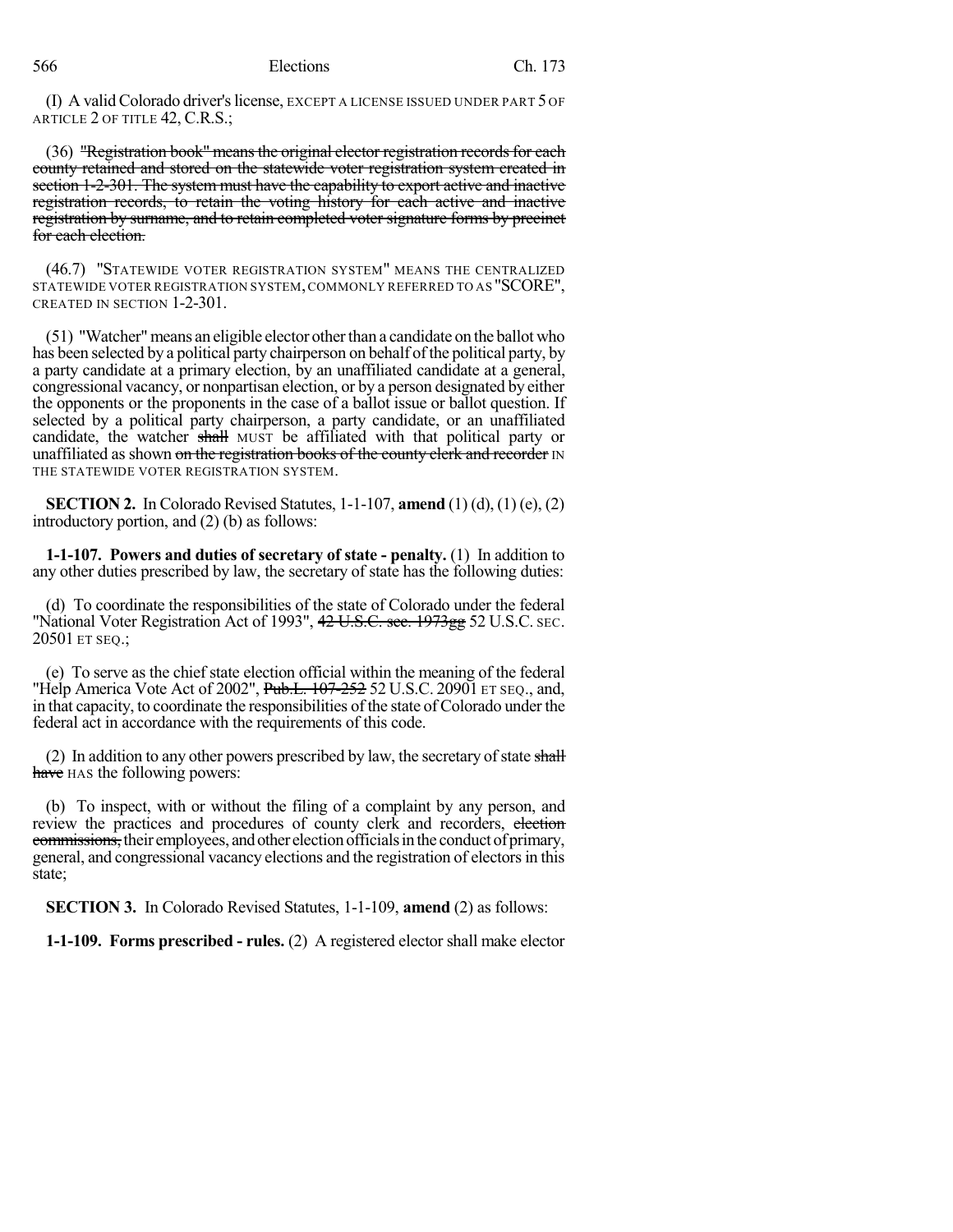registration information changes on an approved form, and the elector registration information changes shall MUST be entered on the elector's registration record and retained and stored in a registration book, as provided for in section 1-1-104 (36) THE STATEWIDE VOTER REGISTRATION SYSTEM.

**SECTION 4.** In Colorado Revised Statutes, 1-1-301, **amend** (1) as follows:

**1-1-301. Certification program.** (1) The secretary of state shall establish and operate or provide by contract a certification programfor local election officials on the conduct of elections, the federal "Help America Vote Act of 2002", Pub.L. 107-252, codified at 42 U.S.C. sec. 15301 et seq. 52 U.S.C. 20901 ET SEQ., and other topics related to elections.

**SECTION 5.** In Colorado Revised Statutes, 1-1.5-102, **amend** (3) as follows:

**1-1.5-102. Definitions.** As used in this article, unless the context otherwise requires:

(3) "HAVA" means the federal "Help America Vote Act of 2002", Pub.L. 107-252, codified at 42 U.S.C. sec. 15301 et seq. 52 U.S.C. 20901 ET SEQ.

**SECTION 6.** In Colorado Revised Statutes, 1-1.5-105, **amend** (2) introductory portion and (2) (b) as follows:

**1-1.5-105. Complaint procedure.** (2) Any rules promulgated pursuant to subsection  $(1)$  of this section shall MUST provide for, but need not be limited to, the following:

(b) Authorization for any person who has either been personally aggrieved by or has personally witnessed BELIEVES THAT THERE IS a violation of Title III of HAVA, INCLUDING A VIOLATION that has occurred, is occurring, or that is about to occur, as applicable, to file a complaint;

**SECTION 7.** In Colorado Revised Statutes, **add with amended and relocated provisions** 1-2-201 (5) as follows:

**1-2-201. Registration required - deadlines - additional identifying information to be provided by first-time registrants.** (5) **[Formerly 1-2-501 (1.5)]** An elector who submits a voter registration form by mail and has not previously voted in the county or in the state shall:

(a) Submit with the voter registration form a copy of identification as defined in section 1-1-104 (19.5), the elector's driver's license number, or the last four digits of the elector's social security number; or

(b) Submit a copy of identification as defined in section 1-1-104 (19.5) with the elector's mail ballot in accordance with section 1-7.5-107 (3.5).

**SECTION 8.** In Colorado Revised Statutes, 1-2-202.5, **amend** (3) (b), (3) (d), and  $(7)$  (c) (II) as follows: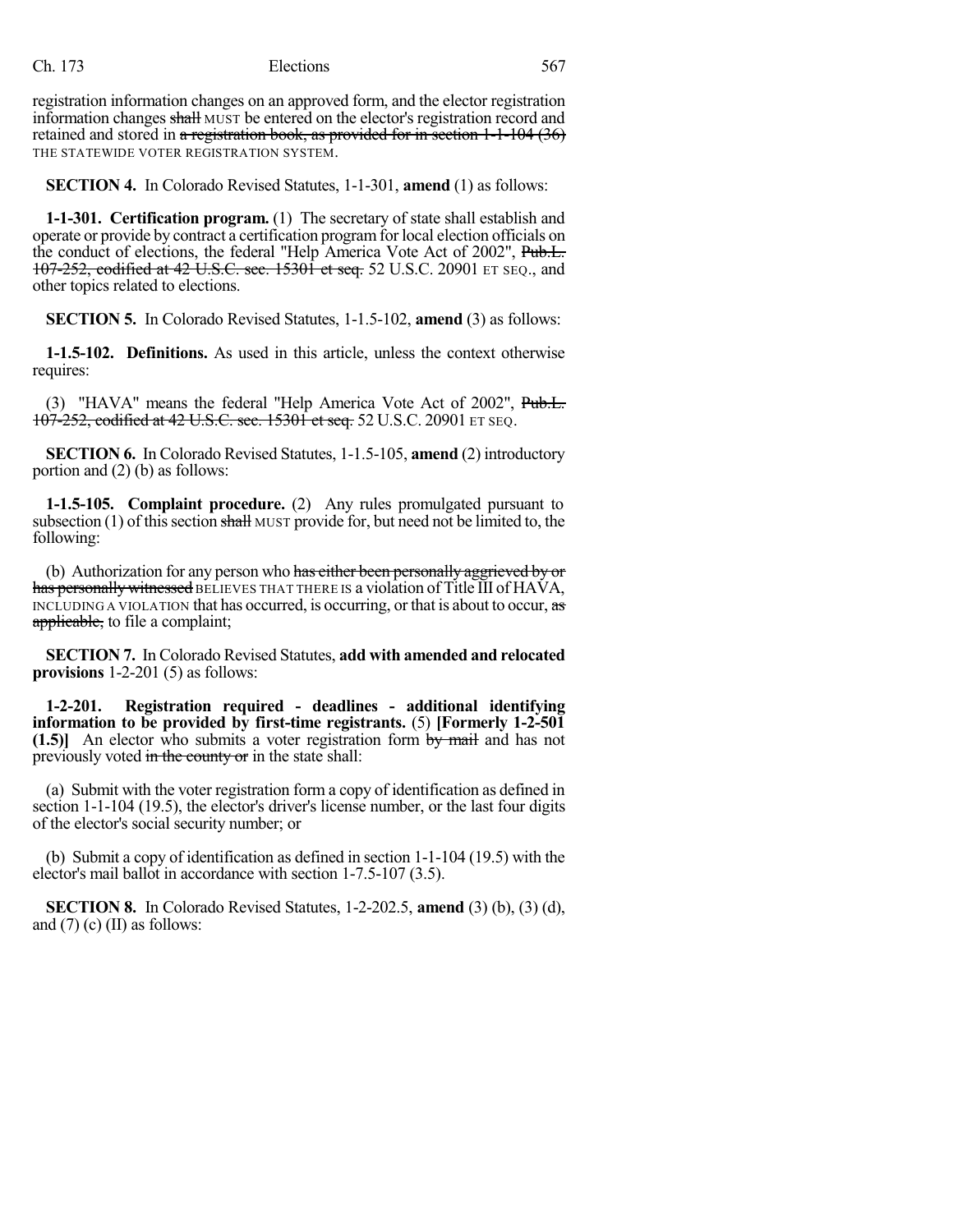#### **1-2-202.5. Online voter registration - online changesin elector information.** (3) The electronic voter registration form must include:

(b) The questions specified in section 1-2-204  $(1)$  and (2) with places for the elector to input information in response to the questions;

(d)  $\land$  THE self-affirmation that the elector is qualified to register and that the information entered by the elector on the electronic application is true REQUIRED UNDER SECTION 1-2-205; and

(7) (c) (II) A change or withdrawal of affiliation made in accordance with this section applies to an election if the elector completes the electronic form no later than twenty-nine days before the election; EXCEPT THAT,IF THE TWENTY-NINTH DAY BEFORE AN ELECTION IS A SATURDAY, SUNDAY, OR LEGAL HOLIDAY, THE CHANGE OR WITHDRAWAL APPLIES IF MADE BY THE NEXT DAY THAT IS NOT A SATURDAY, SUNDAY, OR LEGAL HOLIDAY.

**SECTION 9.** In Colorado Revised Statutes, **amend** 1-2-203 as follows:

**1-2-203. Registration on Indian reservations.** The secretary or secretary's designee of any tribal council of an Indian tribe located on a federal reservation which THAT has no municipality contained within the reservation shall serve SERVES as a deputy registrar only for registration purposes for the county in which the reservation islocated. The secretary of the tribal council or the secretary's designee shall take registrations only in the tribal council headquarters. The secretary of the tribal council or the secretary's designee shall register any eligible elector residing in any precinct in the county who appears in person in the office of the secretary of the tribal council at any time during which registration is permitted in the office of the county clerk and recorder. The secretary of the tribal council shall forward the registration records to the county clerk and recorder, either in person or by certified mail, on or before the fifteenth day of each month; except that, WITHIN TWENTY-TWO DAYS BEFORE AN ELECTION, the secretary of the tribal council shall appear in person OR TRANSMIT DAILY to deliver any registration records to the county clerk and recorder. on the day following the last day that registration is permitted preceding any election for which registration is required. WITHIN EIGHT DAYS BEFORE AN ELECTION,THE SECRETARY OF THE TRIBAL COUNCIL SHALL ACCEPT AN APPLICATION AND INFORM THE APPLICANT THAT HE OR SHE MUST GO TO A VOTER SERVICE AND POLLING CENTER IN ORDER TO VOTE IN THAT ELECTION.

**SECTION 10.** In Colorado Revised Statutes, 1-2-204, **amend** (2) introductory portion and (2) (d); **repeal** (1); and **add** (4.5) as follows:

**1-2-204. Questions answered by elector - rules.** (1) The county clerk and recorder shall ask each eligible elector making application for registration, and the elector shall answer, the following:

(a) Whether the elector intends to claim the elector's present address as the elector'ssole legal place ofresidence and, in so doing, to abandon claimto anyother legal residence;

(b) Whether the elector is aware that, if the elector is a resident of this state for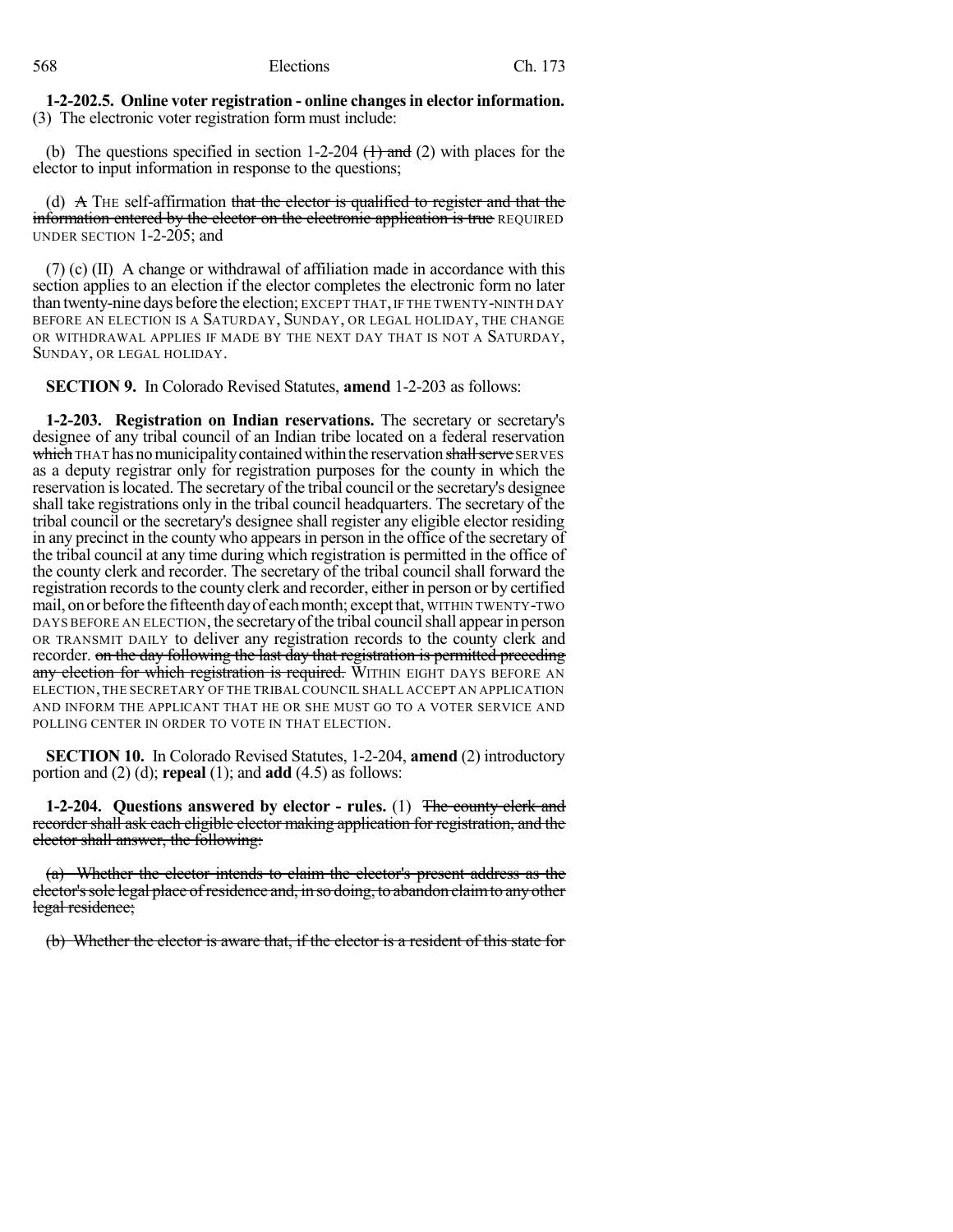voting purposes, the elector is also a resident of this state for motor vehicle registration and operation purposes and for income tax purposes;

(c) Whether the elector is aware that the elector cannot legally vote in more than one place in any election; and

(d) Whether the elector is aware that a violation of the self-affirmation the elector is about to make is a criminal act under the laws of this state and will subject the elector to the penalties provided by law.

(2) In addition, each eligible elector shall be asked, and the elector shall correctly answer the following:

(d) The elector's gender IDENTITY, if the elector wishes to state it;

(4.5) THIS SECTION DOES NOT APPLY TO A COVERED VOTER, AS DEFINED IN SECTION 1-8.3-102, WHO IS REGISTERING TO VOTE PURSUANT TO SECTION 1-8.3-107.

**SECTION 11.** In Colorado Revised Statutes, 1-2-213, **amend** (1), (2)(a), (2)(d),  $(5)$ , and  $(6)$  as follows:

**1-2-213. Registration at driver's license examination facilities.** (1) The department of revenue, through its local driver's license examination facilities, shall provide each eligible elector who applies for the issuance, renewal, or correction of any type of driver's license or for an identification card pursuant to part 3 of article 2 of title 42, C.R.S., an opportunity to complete an application to register to vote, by use of a form containing the necessary information required by WHICH APPLICATION PROVIDES THE INFORMATION REQUIRED UNDER this part 2.

 $(2)$  (a) An applicant who wishes to complete an application for registration must read and answer the questions PROVIDE THE INFORMATION required by section 1-2-204 and shall make the self-affirmation required under section 1-2-205. Each application for registration must bear the following statement: "Warning: It is a class 1 misdemeanor to affirm falsely as to your qualifications to register to vote.".

(d) The authorized employee shall stamp the application for registration with a validation stamp and indicate on the driver's license that the bearer registered to vote, which license shall be the elector's receipt. Applications and changes shall MUST be forwarded on a weekly basis, or on a daily basis when open during the last week allowed for registration prior to any election CONDUCTED BY THE COUNTY CLERK AND RECORDER, to the county clerk and recorder of the county in which the driver's license examination facility is located, and, if the applicant lives in a different county from the facility, the application shall then be forwarded to the county clerk and recorder of the county in which the applicant resides.

(5) The department of revenue and the secretary of state shall jointly develop an application form OR PROCESS, and a change of name and address form which shall allow OR PROCESS, THAT ALLOWS an applicant wishing to register to vote to do so by the use of a single form containing the necessary information required by this part 2 and the information required for the issuance, renewal, or correction of the driver's license or identification card. The WITHOUT DUPLICATING ANY INFORMATION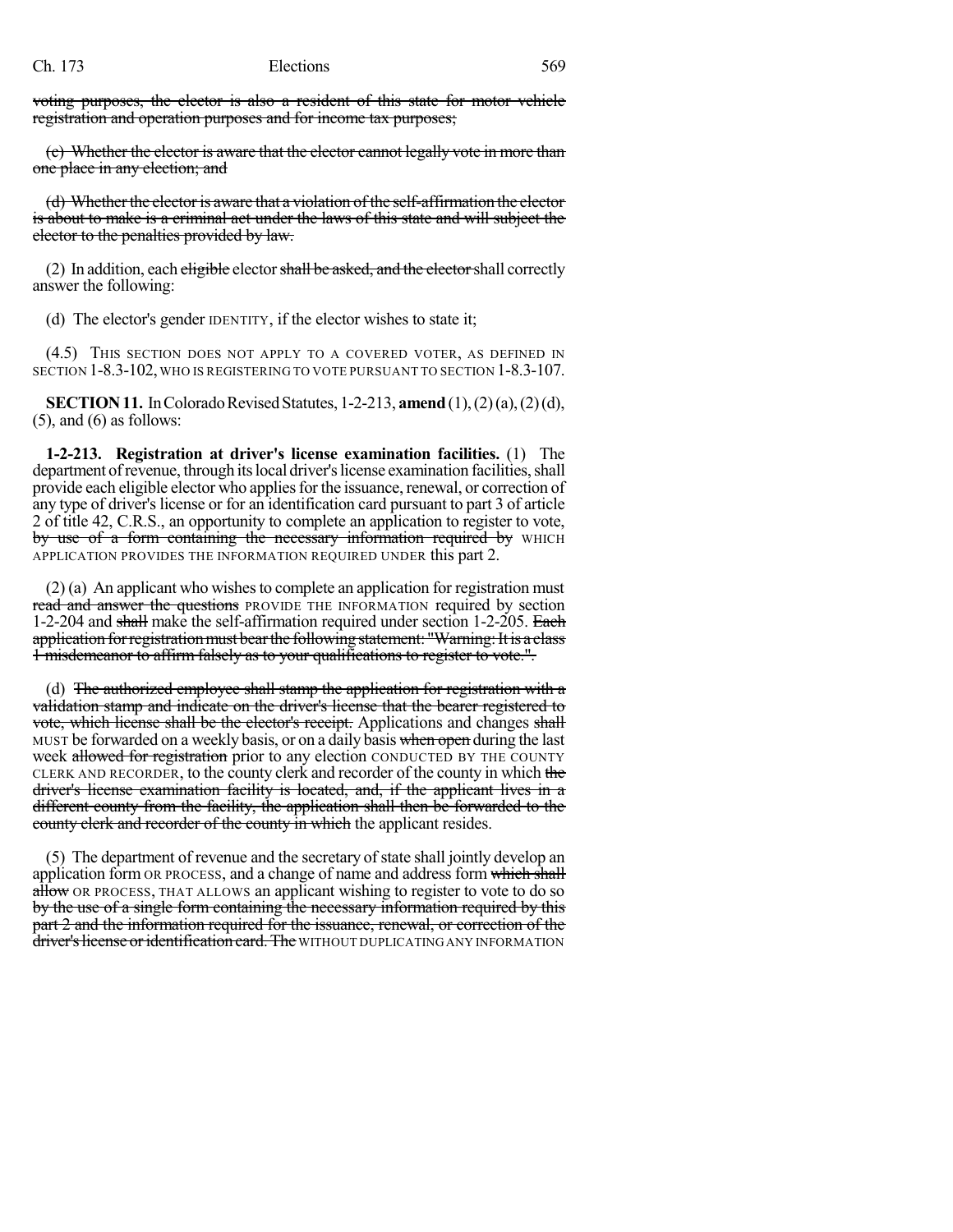REQUIRED FOR THE ISSUANCE, RENEWAL, OR CORRECTION OF THE DRIVER'S LICENSE OR IDENTIFICATION CARD. ANY SUCH forms shall MUST be furnished to the local driver's license examination facilities by the department of revenue.

(6) Unless the registrant states on the form that the change of address is not for voter registration purposes, any eligible elector who continues to reside in the county where the elector is registered to vote and who informs a driver's license examination facility of a change of name or address shall MUST have notice of the change of name or address forwarded by the driver's license examination facility to the county clerk and recorder of the county in which the driver's license facility is located. If the elector lives in a different county from the facility, the county clerk and recorder shall forward the change to the county clerk and recorder of the county in which the elector resides. The county clerk and recorder of the county in which the elector resides shall change the registration record of the elector to reflect the change of name and address.

**SECTION 12.** In Colorado Revised Statutes, 1-2-217.7, **amend** (4) (a) (II); and **repeal** (4) (b) as follows:

**1-2-217.7. Registration on or immediately prior to election day - locations rules - legislative declaration.** (4) **Registration at voter service and polling centers.** (a) An elector may register and vote prior to an election or on election day if the elector:

(II) Completes and signs a voter registration application in the form prescribed by the secretary of state by rule, which application must include the questions contained in section 1-2-204  $(1)$  and (2);

(b) In addition to executing the self-affirmation required under section 1-2-205 (2), an elector registering to vote under this section shall complete and sign a voter registration affidavit, in a form prescribed by the secretary of state, that contains the following oath:

I, .........., hereby certify under penalty of perjury that, to the best of my knowledge, I have not, nor will I, cast more than one ballot in this election.

**SECTION 13.** In Colorado Revised Statutes, 1-2-218, **amend** (1) introductory portion as follows:

**1-2-218. Change of name.** (1) Any eligible elector who has been registered in the county and who subsequently has had a name change by any legal means may have his or her name changed on the registration book IN THE STATEWIDE VOTER REGISTRATION SYSTEM by:

**SECTION 14.** In Colorado Revised Statutes, 1-2-218.5, **amend** (2) as follows:

**1-2-218.5. Declaration of affiliation.** (2) Any eligible elector who has not declared an affiliation with a political party or political organization shall MUST be designated on the registration records of the county clerk and recorder as "unaffiliated". Any unaffiliated eligible elector may declare a political party affiliation when the elector desires to vote at a primary election as provided in section  $1-7-201(2)$ , or the elector may declare his or her political party or political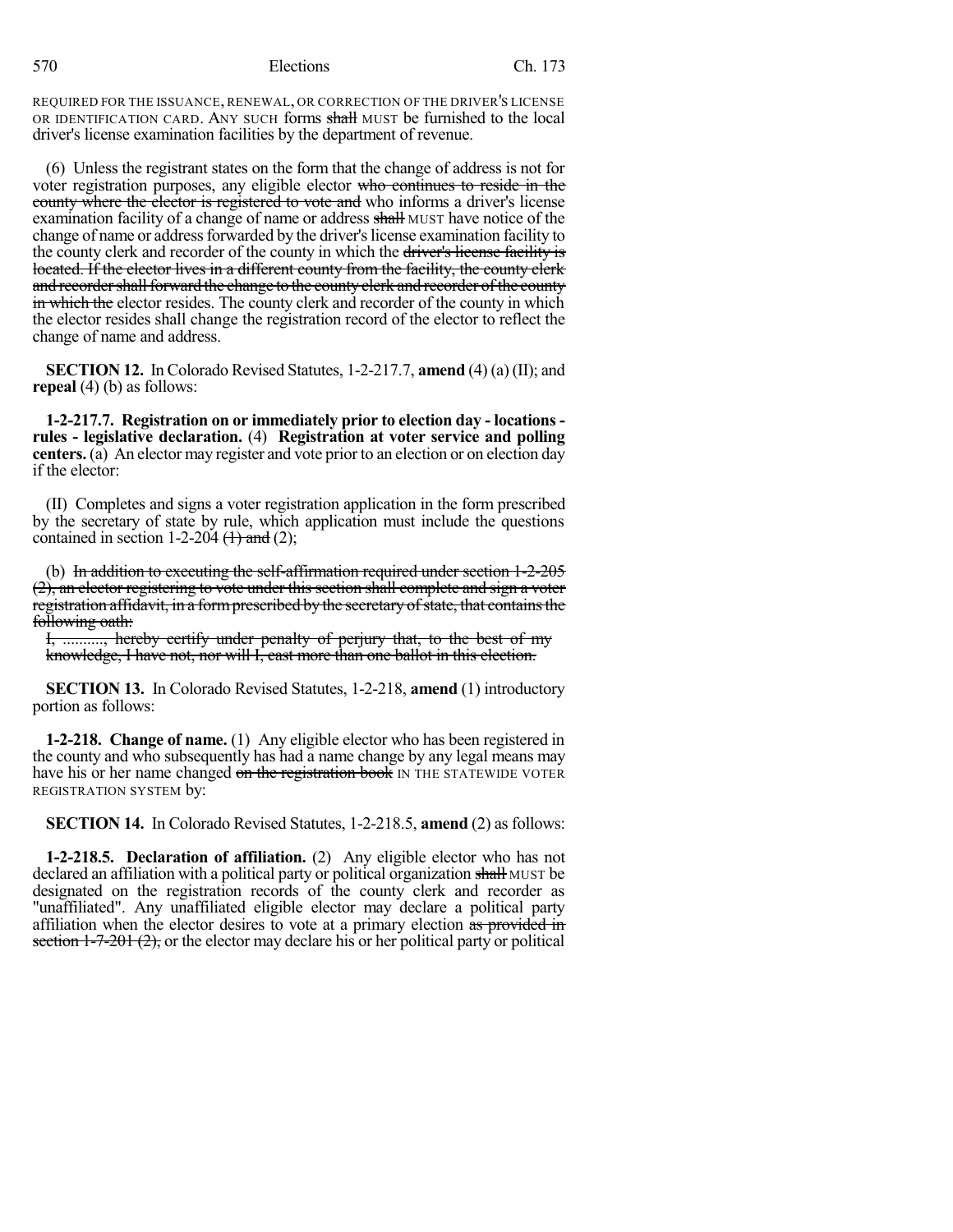organization affiliation at any other time during which electors are permitted to register. by submitting a letter or a form furnished by the county clerk and recorder, either by mail or in person.

#### **SECTION 15.** In Colorado Revised Statutes, 1-2-219, **amend** (1) as follows:

**1-2-219. Changing or withdrawing declaration of affiliation.** (1) Any eligible elector desiring to change or withdraw the elector's affiliation may do so by completing and signing a prescribed request for the change or withdrawal and filing it with the county clerk and recorder or by submitting a personal letter written by the elector to the county clerk and recorder at any time up to and including the twenty-ninth day preceding an election; EXCEPT THAT, IF THE TWENTY-NINTH DAY BEFORE AN ELECTION IS A SATURDAY, SUNDAY, OR LEGAL HOLIDAY, THE CHANGE OR WITHDRAWAL APPLIES IF MADE BY THE NEXT DAY THAT IS NOT A SATURDAY, SUNDAY, OR LEGAL HOLIDAY. The prescribed formor personal letter for the change shall MUST include the elector's printed name, address within the county, birth date, social security number, if the elector wishes to state it, and signature, the date, the elector's previous affiliation status, and the requested change in affiliation status. A prescribed formshall MUST be furnished by the county clerk and recorder upon the elector's oral or written request. Upon receiving the request, the county clerk and recorder shall change the elector's affiliation on the HIS OR HER registration record. If the affiliation is withdrawn, the designation on the ELECTOR'S registration record shall MUST be changed to "unaffiliated". If an elector changes affiliation, the elector is entitled to vote, at any primary election, only the ballot of the political party to which the elector is currently affiliated. A change or withdrawal of affiliation may not be made by anyone other than the elector.

**SECTION 16.** In Colorado Revised Statutes, 1-2-222, **amend** (1) and (4) as follows:

**1-2-222. Errorsin recording of affiliation.**(1) If an elector goesto the elector's legal voting place to vote at any primary election or to the office of the county clerk and recorder and contends that an error has been made in the recording of the elector's affiliation on the registration book IN THE STATEWIDE VOTER REGISTRATION SYSTEM or that the affiliation has been unlawfully changed or withdrawn, the election judges or the county clerk and recordershall allow the elector to make and sign an affidavit, which shall be substantially in the formprovided in subsection (4) of thissection. Any election judge or the county clerk and recorder has authority to administer the oath and take the acknowledgment of the elector's affidavit. When the affidavit is completed, the county clerk and recorder shall make the change as specified in the affidavit using the date of the affidavit as the new affiliation date.

(4) Printed affidavit forms shall be furnished to the election judges of the various election precincts. The affidavit form shall MUST be substantially as follows:

| <b>STATE OF COLORADO</b> |                              |
|--------------------------|------------------------------|
|                          | $\overline{\phantom{a}}$ SS. |
|                          |                              |

I, ...................., believing an error has been made as to the recording of my party affiliation, or a change unlawfully made, or a withdrawal unlawfully made on the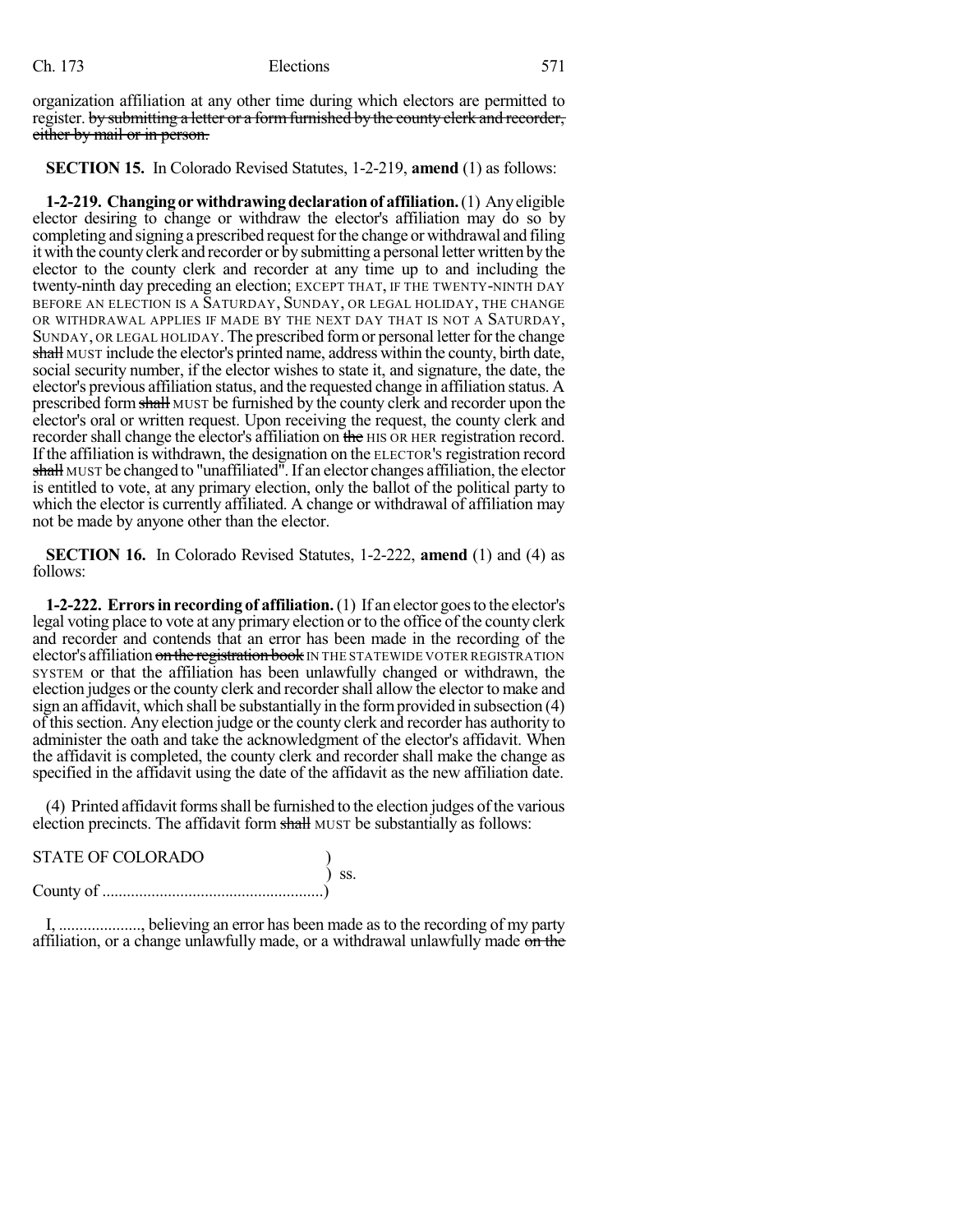registration book of precinct ........ in ..................... County IN THE STATEWIDE VOTER REGISTRATION SYSTEM, do solemnly swear, or affirm, that the party affiliation as now shown on the registration book IN THE STATEWIDE VOTER REGISTRATION SYSTEM is an error, or has been unlawfully changed, or has been unlawfully withdrawn and that my correct party affiliation should be .................... instead of .................... and request that the party affiliation be corrected on the registration book IN THE STATEWIDE VOTER REGISTRATION SYSTEM. My correct affiliation was made on or before .................... (date) at .................... (place).

Dated .................... Signed .................... Subscribed and sworn to before me this ........... day of ..............., 20....

| Election Judge or County Clerk |  |
|--------------------------------|--|
|                                |  |
|                                |  |

**SECTION 17.** In Colorado Revised Statutes, 1-2-223, **amend** (2) as follows:

**1-2-223. Names transferred when precinct boundaries changed.** (2) In case anychange ismade in precinct boundaries as a result of annexation affecting county boundaries, the county clerk and recorder of the ANNEXING county from which the annexed territory was detached shall remove from the registration book UPDATE IN THE STATEWIDE VOTER REGISTRATION SYSTEM the registration records of all electors residing in the annexed territory as soon as practicable. The county clerk and recorder shall transfer, as soon as practicable, through the statewide voter registration system, created pursuant to section 1-2-301, the registration records to the county clerk and recorder of the county to which the territory was annexed, who shall insert them in the registration book of the appropriate precinct upon receipt. The registrations shall be ARE considered as continuing registrations with all the registered electors involved having full rights and privileges as if no change in county boundaries had occurred.

**SECTION 18.** In Colorado Revised Statutes, 1-2-227, **amend** (1) as follows:

**1-2-227. Custody** and preservation of records. (1)(a) Registration books shall RECORDS MUST be left in the custody of the county clerk and recorder, who shall be IS responsible for them. EXCEPT AS PROVIDED IN PARAGRAPH (b) OF THIS SUBSECTION (1), the oaths or affirmations, applications for affidavit registration, federal postcard applications, applications for change of residence or change of name, and other papers provided for by this part 2 shall be preserved by the county clerk and recorder and shall not be destroyed until after the next general election. They shall be SUCH REGISTRATION RECORDS, WHETHER PAPER OR DIGITAL, ARE public records subject to examination by any elector PERSON, and the elector shall have SUCH PERSON HAS the right to make copies of the records during office hours.

(b) ACOUNTY CLERK AND RECORDER MAY DESTROY PAPER VOTER REGISTRATION RECORDS AS SOON AS THEY HAVE BEEN DIGITALLY RECORDED IN THE STATEWIDE VOTER REGISTRATION SYSTEM.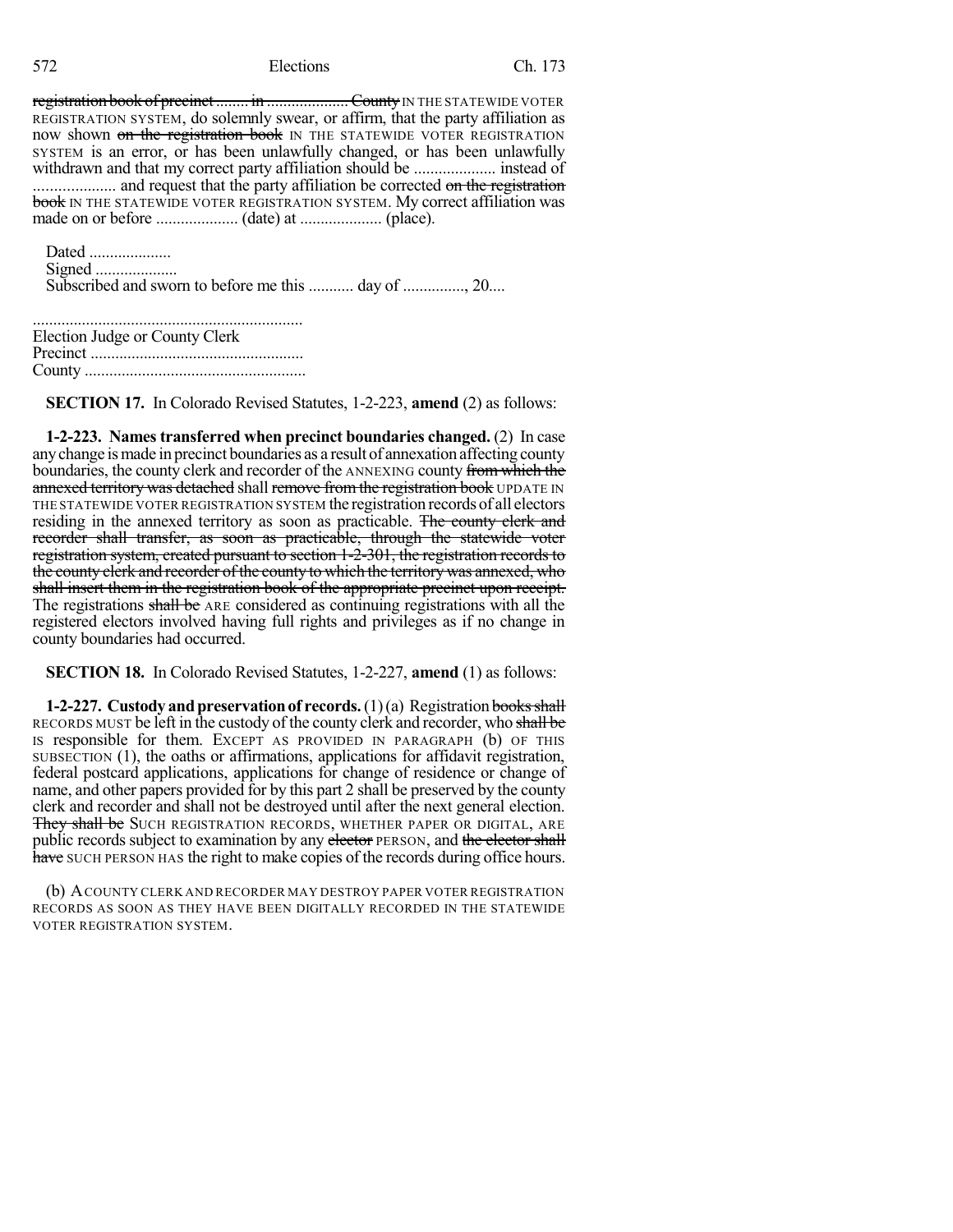**SECTION 19.** In Colorado Revised Statutes, 1-2-301, **amend** (1) as follows:

**1-2-301. Centralized statewide registration system - secretary of state to maintain computerized statewide voter registration list - county computer records - agreement to match information.** (1) No later than January 1, 2006, The secretary of state shall implement, in a uniform and nondiscriminatory manner, a single, uniform, official, centralized, interactive, computerized statewide voter registration system defined, maintained, and administered at the state level, which system shall contain a computerized statewide voter registration list maintained by the secretary of state that contains the name and registration information of every legally registered voter in the state and that assigns a unique identifier to each legally registered voter. The single, uniform, official, centralized, interactive, computerized statewide voter registration system required by this subsection (1) shall be IS referred to in this part 3 asthe "centralized statewide registration system". The centralized statewide registration system shall replace the voter registration and election management that was required to be developed or acquired prior to May 22, 2003. On or before January 1, 2006, The centralized statewide registration system and the computerized statewide voter registration list shall MUST be fully compliant with all applicable requirements specified in section 303 of the federal "Help America Vote Act of 2002", Pub.L. 107-252, codified at 42 U.S.C. sec. 15301 et seq. 52 U.S.C. 20901 ET SEQ.

**SECTION 20.** In Colorado Revised Statutes, 1-2-302, **amend** (6.7) as follows:

**1-2-302. Maintenance of computerized statewide voter registration list confidentiality.** (6.7) In accordance with the requirements of section  $42-1-211(1.5)$ (c),C.R.S., the department ofrevenue shall enterinto an agreement with the federal commissioner of social security for the purpose of verifying applicable information in accordance with the requirements of section 303 (a)  $(5)$  (B) (ii) of the federal "Help America Vote Act of 2002", Pub.L. 107-252, codified at 42 U.S.C. sec. **15301 et seq. 52 U.S.C. 20901 ET SEQ.** 

**SECTION 21.** In Colorado Revised Statutes, 1-2-305, **amend** (1) and (2) as follows:

**1-2-305. Postelection procedures - voting history - definitions.** (1) Not later than sixty days after a state election, the secretary of state COUNTY CLERK AND RECORDER shall generate a list of electors showing who voted and who did not vote in the election. The list shall be drawn from the statewide voter registration database. For electors who voted, the list shall show such elector's method of voting, whether by mail ballot, voter service and polling center voting, or otherwise WITHIN THE COUNTY WHO SUBMITTED MORE THAN ONE BALLOT FOR THE ELECTION.

 $(2)$  Upon receipt of the lists, the secretary of state shall examine the lists to see which electors did and did not vote in the election in order to ascertain if any elector has voted more than once. If it is determined that an elector has voted more than once, the secretary of state OR THE COUNTY CLERK AND RECORDER shall notify the proper district attorney for prosecution of a violation of the provisions of this code.

**SECTION 22.** In Colorado Revised Statutes, 1-2-502, **amend** (2) as follows: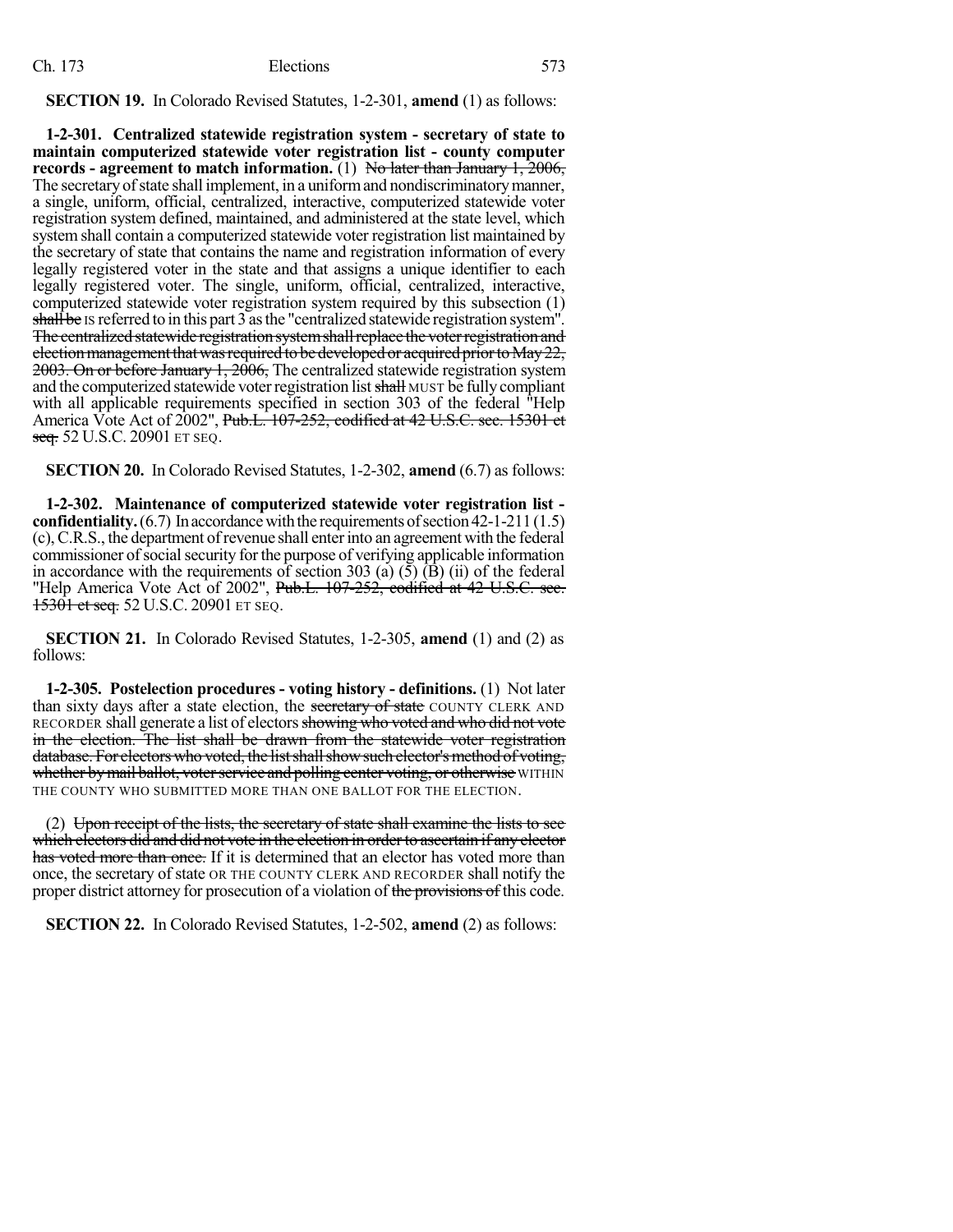**1-2-502. Form for agency registration.** (2) All agencies providing an opportunity to complete the voter registration formsshall keep copies of all records relating to the completion of the forms for two years. The forms shall not be considered public records but shall be ARE available to the secretary of state for purposes of compiling data in compliance with the federal "National Voter Registration Act of 1993", 42 U.S.C. sec. 1973gg 52 U.S.C. SEC. 20501 ET SEQ.

**SECTION 23.** In Colorado Revised Statutes, 1-2-507, **amend** (1) as follows:

**1-2-507. Transmittal of voter registration applications- when.** (1) Except as provided in subsection (2) of this section, a completed agency registration application accepted at a voterregistration agency shall be transmitted to the county clerk and recorder for the county in which the agency is located not later than five days afterthe date of acceptance; EXCEPT THAT,WITHIN TWENTY-TWO DAYS BEFORE AN ELECTION, A VOTER REGISTRATION AGENCY MUST TRANSMIT COMPLETED VOTER REGISTRATION APPLICATIONS ON A DAILY BASIS.

**SECTION 24.** In Colorado Revised Statutes, 1-2-510, **amend** (3) as follows:

**1-2-510. Public disclosure of voter registration activities.** (3) The secretary of state shall Is also be responsible for filing any reports or information concerning the implementation of the federal "National Voter Registration Act of 1993",  $4\overline{2}$ U.S.C. sec. 1973gg 52 U.S.C. SEC. 20501 ET SEQ., with the federal election commission as may be required.

**SECTION 25.** In Colorado Revised Statutes, 1-3-101, **amend** (1) as follows:

**1-3-101. Party affiliation required - residence.** (1) In order to vote at any precinct caucus, assembly, or convention of a political party, the elector shall MUST be a resident of the precinct for thirty days, shall have MUST BE registered to vote no later than twenty-nine days before the caucus, assembly, or convention, and shall MUST be affiliated with the political party holding the caucus, assembly, or convention for at least two months as shown on the registration books of the county clerk and recorder IN THE STATEWIDE VOTER REGISTRATION SYSTEM; except that any registered elector who has attained the age of eighteen years or who has become a naturalized citizen during the two monthsimmediately preceding the meeting may vote at any caucus, assembly, or convention even though the elector has been affiliated with the political party for less than two months.

**SECTION 26.** In Colorado Revised Statutes, 1-3-102, **amend** (2)(a) as follows:

**1-3-102. Precinct caucuses.** (2) (a) The participants at the precinct caucusshall also elect two precinct committeepersons. Any person eighteen years of age or older may be a candidate for the office of precinct committeeperson if he orshe has been a resident of the precinct for thirty days and has been affiliated with the political party holding the precinct caucus for a period of at least two months preceding the date of the precinct caucus; except that any person who has attained the age of eighteen years or who has become a naturalized citizen during the two months immediately preceding the precinct caucus may be a candidate for the office of precinct committeeperson even though he or she has been affiliated with the political party for less than two months as shown on the registration book of the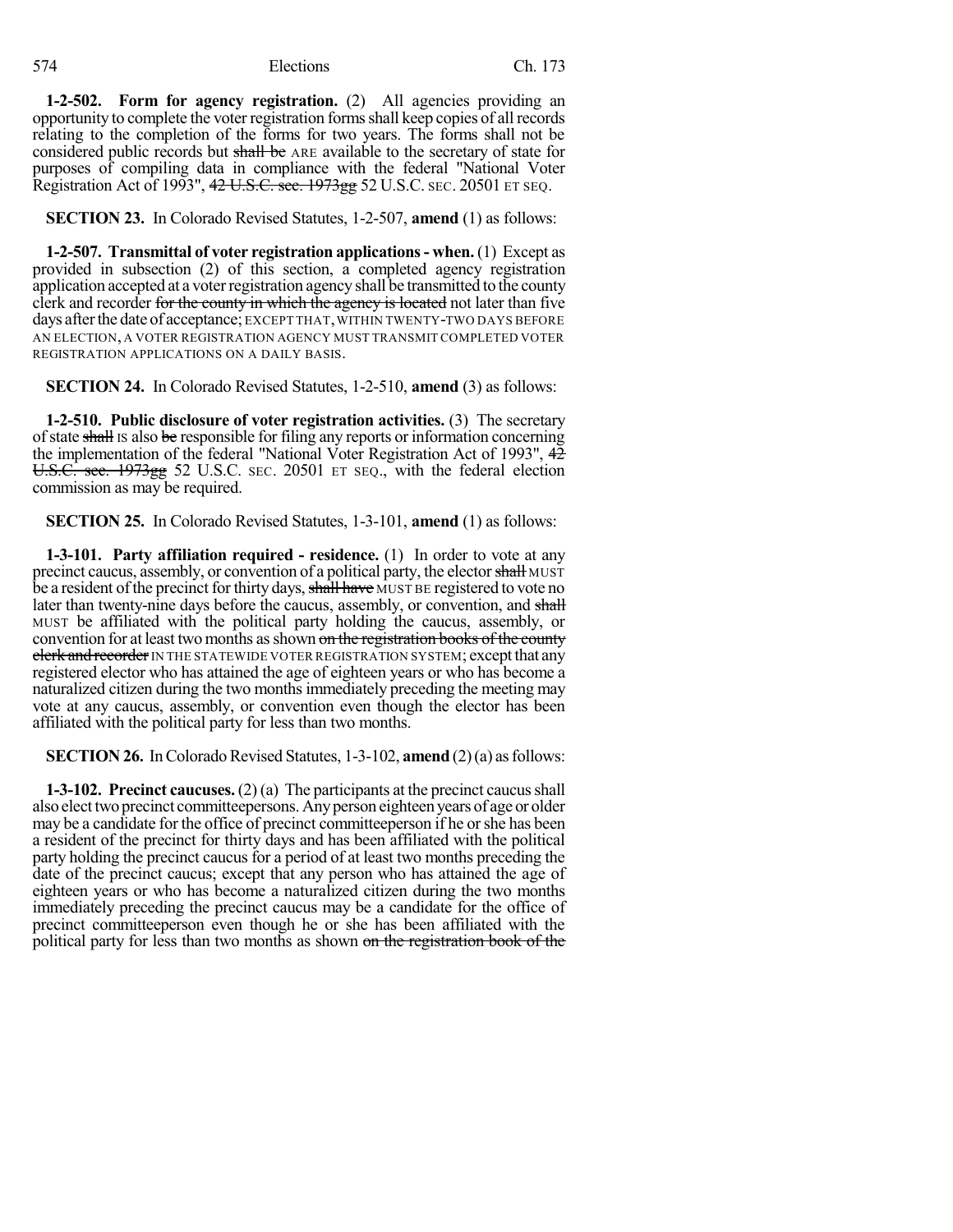county clerk and recorder IN THE STATEWIDE VOTER REGISTRATION SYSTEM. The two people receiving the highest number of votes at the caucus for precinct committeeperson shall be ARE elected as the precinct committeepersons of the precinct. If two or more candidates for precinct committeeperson receive an equal and the second highest number of votes, or if three or more candidates receive an equal and the highest number of votes, the election shall MUST be determined by lot by those candidates. All disputes regarding the election of precinct committeepersons shall be ARE determined by the credentials committees of the respective party assemblies. The names of the committeepersons elected shall MUST be certified to the county assembly of the political party by the officers of the caucus. The county assembly shall ratify the list of committeepersons. The presiding officer and secretary of the county assembly shall file a certified list of the names and addresses, by precinct, of those persons elected as precinct committeepersons with the county clerk and recorder within four days after the date of the county assembly.

**SECTION 27.** In Colorado Revised Statutes, 1-4-402, **amend** (1) (d) (I) as follows:

**1-4-402. Nominations of political party candidates.** (1) (d) (I) Any candidate nominated by a political party shall have been MUST BE affiliated with the party for at least twelve consecutive months prior to the date the convention begins, as shown on the voter registration book of the county clerk and recorder IN THE STATEWIDE VOTER REGISTRATION SYSTEM.

**SECTION 28.** In Colorado Revised Statutes, 1-4-601, **amend** (2) and (4) (a) as follows:

**1-4-601. Designation of candidates for primary election.** (2) An assembly shall MUST take no more than two ballots for party candidates for each office to be filled at the next general election. Every candidate receiving thirty percent or more of the votes of all duly accredited assembly delegates who are present and voting on that office shall MUST be certified by affidavit of the presiding officer and secretary of the assembly. If no candidate receives thirty percent or more of the votes of all duly accredited assembly delegates who are present and voting, a second ballot shall MUST be cast on all the candidates for that office. If on the second ballot no candidate receives thirty percent or more of the votes cast, the two candidates receiving the highest number of votes shall MUST be certified as candidates for that office by the assembly. The certificate of designation by assembly shall MUST state the name ofthe office for which each person is a candidate and the candidate's name and address, shall MUST designate in not more than three words the name of the political party which the candidate represents, and shall MUST certify that the candidate has been a member of the political party for the period of time required by party rule or by subsection (4) of this section if the party has no such rule. The candidate's affiliation, as shown on the registration books of the county clerk and recorder IN THE STATEWIDE VOTER REGISTRATION SYSTEM, is prima facie evidence of political partymembership.The certificate of designation shall MUST indicate the order of the vote received at the assembly by candidates for each office, but no assembly shall declare that any one candidate has received the nomination of the assembly. The certificate of designation shall MUST be filed in accordance with section 1-4-604. If two or more candidates receiving designation under the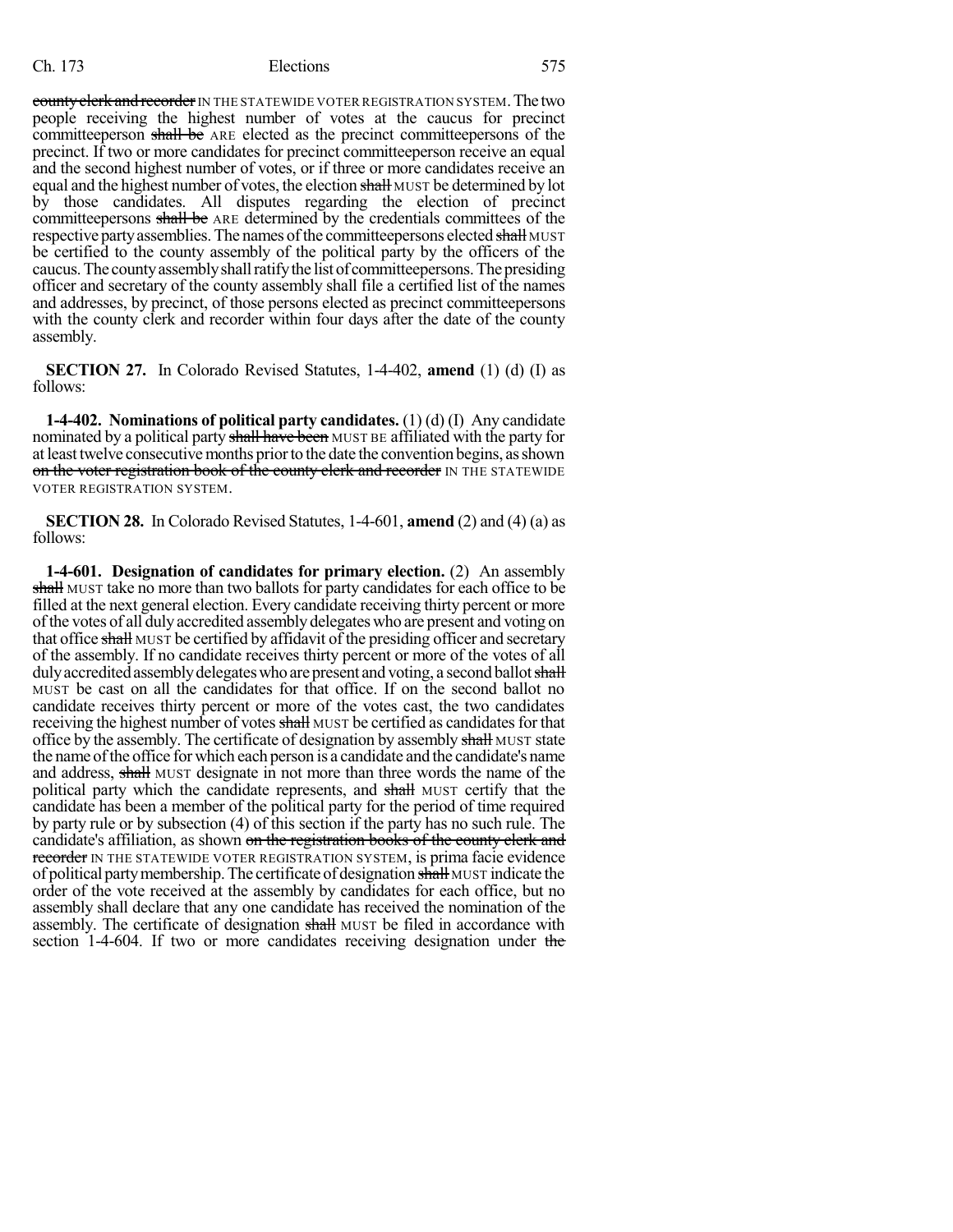provisions of this subsection (2) have received an equal number of votes, the order of certification of designation shall be IS determined by lot by the candidates. The assembly shall select a vacancy committee for vacancies in designation or nomination only.

(4) (a) No person shall be is eligible for designation by assembly as a candidate for nomination at any primary election unless the person was affiliated with the political party holding the assembly, as shown on the registration books of the eounty elerk and recorder IN THE STATEWIDE VOTER REGISTRATION SYSTEM, no later than the first business day of the January immediately preceding the primary election, unless otherwise provided by party rules.

#### **SECTION 29.** In Colorado Revised Statutes, 1-4-602, **amend** (5) as follows:

**1-4-602. Delegates to party assemblies.** (5) As used in thissection, "delegate" means a person who is a registered elector, has been a resident of the precinct for thirty days prior to the caucus, and has been affiliated with the political party holding the caucus for at least two months, as shown on the registration books of the county clerk and recorder IN THE STATEWIDE VOTER REGISTRATION SYSTEM; except that any registered elector who has attained the age of eighteen years during the two months immediately preceding the caucus or any registered elector who has become a naturalized citizen during the two months immediately preceding the caucus may be a delegate even though the elector has been affiliated with the political party for less than two months as shown on the registration books of the county clerk and recorder IN THE STATEWIDE VOTER REGISTRATION SYSTEM. A delegate who moves from the precinct where registered during the twenty-nine days prior to any caucus shall become is ineligible to serve as a delegate from that precinct.

**SECTION 30.** In Colorado Revised Statutes, 1-4-801, **amend** (3) as follows:

**1-4-801. Designation of party candidates by petition.** (3) No person shall be placed in nomination by petition on behalf of any political party unless the person was affiliated with the political party, as shown on the registration books of the county clerk and recorder IN THE STATEWIDE VOTER REGISTRATION SYSTEM, no later than the first business day of the January immediately preceding the election for which the person desires to be placed in nomination.

## **SECTION 31.** In Colorado Revised Statutes, 1-4-802, **amend** (1)(g) as follows:

**1-4-802. Petitions for nominating minor political party and unaffiliated candidates for a partisan office.** (1) Candidates for partisan public offices to be filled at a general or congressional vacancy election who do not wish to affiliate with a major political party may be nominated, other than by a primary election or a convention, in the following manner:

(g) (I) For congressional vacancy elections, no person shall be placed in nomination by petition unless the person is an eligible elector and was registered as affiliated with a minor political party or as unaffiliated, as shown on the registration books of the county clerk and recorder IN THE STATEWIDE VOTER REGISTRATION SYSTEM, for at least twelve months prior to the last date the petition may be filed.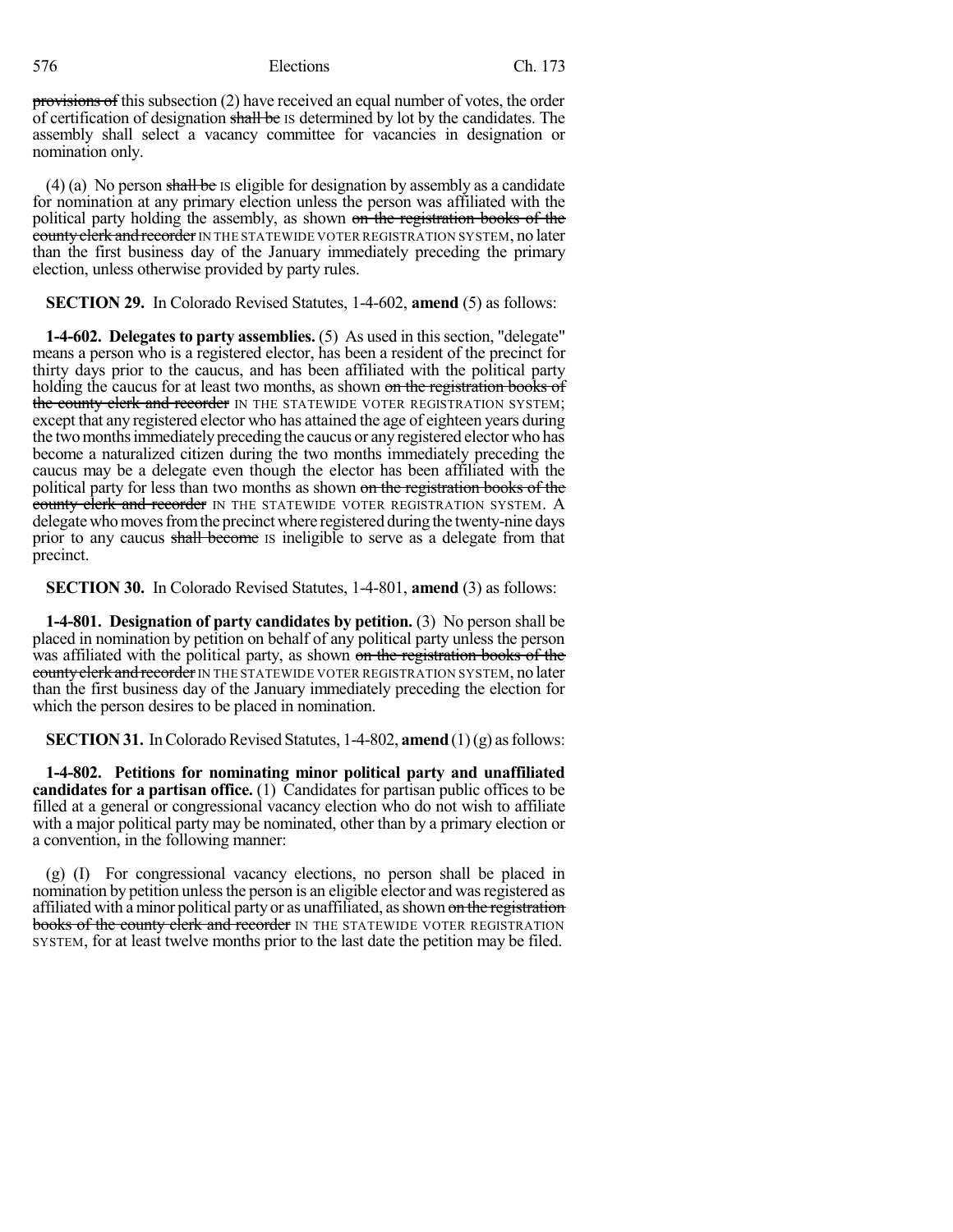(II) For general elections, no person shall be placed in nomination by petition unless the person is an eligible elector of the political subdivision or district in which the officer is to be elected and unless the person was registered as affiliated with a minor political party or as unaffiliated, as shown on the registration books of the county clerk and recorder IN THE STATEWIDE VOTER REGISTRATION SYSTEM, no later than the first business day of the January immediately preceding the general election for which the person desires to be placed in nomination; except that, if such nomination is for a nonpartisan election, the person shall be an eligible elector of the political subdivision or district and be a registered elector, as shown on the registration books of the county clerk and recorder IN THE STATEWIDE VOTER REGISTRATION SYSTEM, on the date of the earliest signature on the petition.

**SECTION 32.** In Colorado Revised Statutes, 1-4-904, **amend** (2)(a) as follows:

**1-4-904. Signatures on the petitions.** (2) (a) For petitions to nominate candidates from a major political party in a partisan election, each signer shall MUST be affiliated with the major political party named in the petition and shall state the following to the circulator: That the signer has been affiliated with the major political party named in the petition for at least twenty-nine days as shown on the registration books of the county clerk and recorder IN THE STATEWIDE VOTER REGISTRATION SYSTEM and that the signer has notsigned any other petition for any other candidate for the same office.

**SECTION 33.** In Colorado Revised Statutes, 1-4-905, **amend** (1) as follows:

**1-4-905. Circulators.** (1) No person shall circulate a petition to nominate a candidate unless the person is a resident of the state, a citizen of the United States, at least eighteen years of age, and, for partisan candidates, registered to vote and affiliated with the political party mentioned in the petition at the time the petition is circulated, as shown by the registration books of the county clerk and recorder IN THE STATEWIDE VOTER REGISTRATION SYSTEM.

**SECTION 34.** In Colorado Revised Statutes, 1-4-1002, **amend** (9) (b) as follows:

**1-4-1002. Vacancies in designation or nomination.** (9) (b) The vacancy committee, by amajority vote ofits members present and voting at a meeting called for that purpose, shall select a person who meets all of the requirements of candidacy as of the date of the primary election and who is affiliated with the same political party or minor political party, if any, shown on the registration books of the county clerk and recorder IN THE STATEWIDE VOTER REGISTRATION SYSTEM as the candidate whose declination, death, disqualification, resignation, or withdrawal caused the vacancy. No meeting shall be held until a quorum is present consisting of not less than one-half of the voting membership of the vacancy committee. No member of the vacancy committee may vote by proxy. The committee shall certify the selection to the secretary of state within seven days from the date the vacancy occurs. If the vacancy committee fails to certify a selection within seven days, the state chair of the same political party or minor political party as the candidate whose declination, death, disqualification, resignation, or withdrawal caused the vacancy, within seven days, shall fill the vacancy by appointing a person having the qualifications set forth in this subsection (9). The name of the person selected or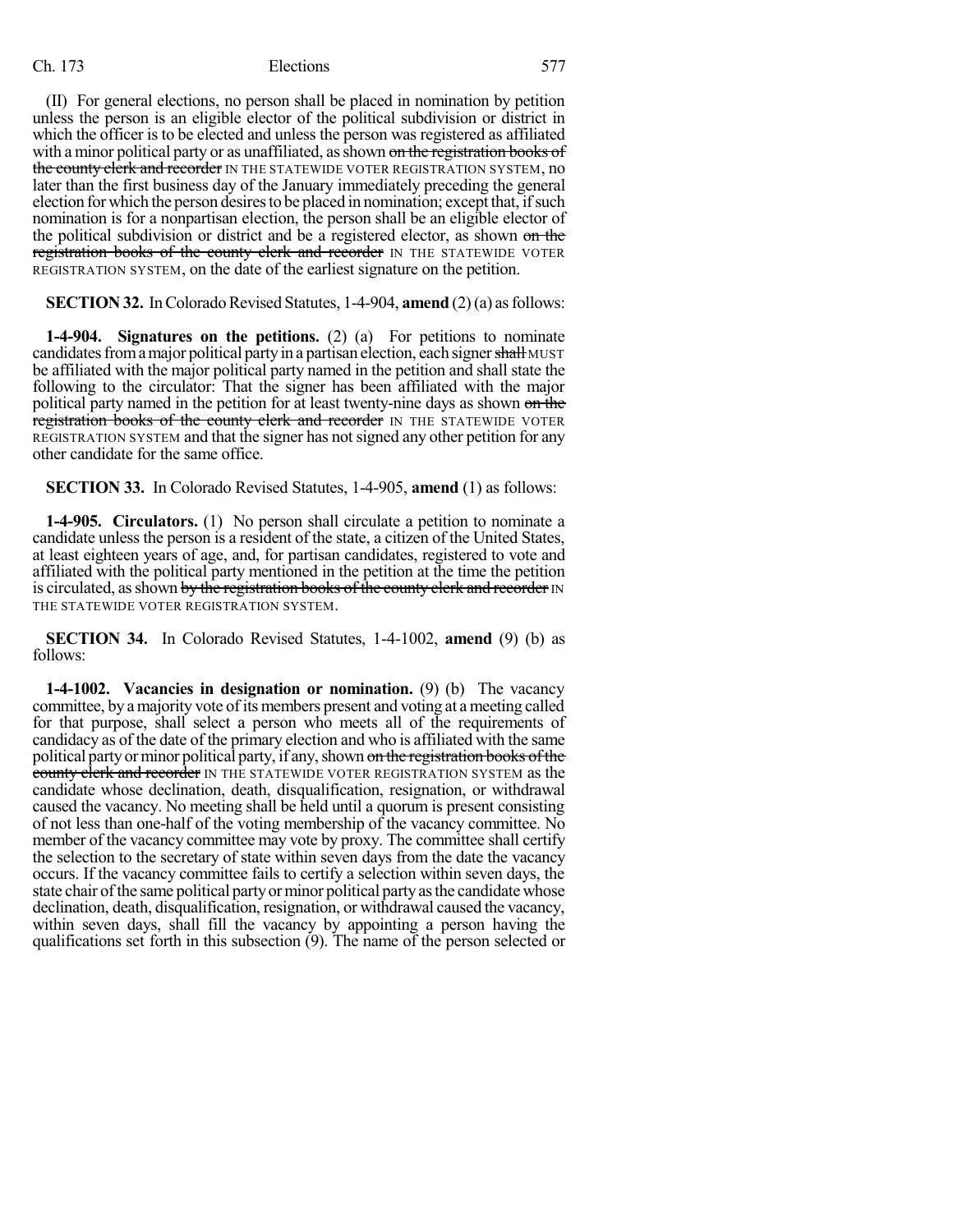appointed by the state chair shall MUST be certified to the secretary of state. The vacancy shall be IS filled until the next general election after the vacancy occurs, when the vacancy shall be IS filled by election.

**SECTION 35.** In Colorado Revised Statutes, 1-4-1304, **amend** (2) introductory portion,  $(2)$  (b), and  $(3)$  as follows:

**1-4-1304. Nomination of candidates.** (2) Nominations by a minor political party, to be valid, shall MUST be made in accordance with the party's constitution or bylaws. No nomination under this section shall be IS valid for any general election held after January 1, 1999, unless the nominee:

(b) Was registered as affiliated with the minor political party that is making the nomination, as shown in the registration books of the county clerk and recorder STATEWIDE VOTER REGISTRATION SYSTEM, no laterthan the first business day ofthe January immediately preceding the general election for which the person was nominated, unless otherwise provided in the constitution or bylaws of the minor political party; and

(3) Any minor political party nominating candidatesin accordance with this part 13 shall file a certificate of designation with the designated election official no later than four days after the assembly was held at which the candidate was designated. The certificate of designation shall MUST state the name of the office for which each person is a candidate and the candidate's name and address, the date on which the assembly was held at which the candidate was designated, shall MUST designate in not more than three words the name of the minor political party that the candidate represents, and shall MUST certify that the candidate is a member of the minor political party. The candidate's name may include one nickname, if the candidate regularly uses the nickname and the nickname does not include any part of a political party name. The candidate's affiliation as shown on the registration books of the county clerk and recorder IN THE STATEWIDE VOTER REGISTRATION SYSTEM is prima facie evidence of party membership.

**SECTION 36.** In Colorado Revised Statutes, 1-4-1305, **amend** (3) as follows:

**1-4-1305. Disqualification of minor political party.** (3) Upon notification of disqualification of a minor political party, each registered elector that is affiliated with such minor political party shall MUST be designated on the registration books of the county clerk and recorder IN THE STATEWIDE VOTER REGISTRATION SYSTEM as "unaffiliated".

**SECTION 37.** In Colorado Revised Statutes, 1-5-102.9, **amend** (3) (f) as follows:

**1-5-102.9. Voter service and polling centers - number required - services provided - drop-off locations - repeal.** (3) Each voter service and polling center must provide:

(f) Secure computer access; except that a county described in subparagraphs  $(H)$ and (III) of paragraph (a) of subsection  $(1)$  of this section may seek a waiver of this requirement upon demonstrating hardship and securing approval of a plan to access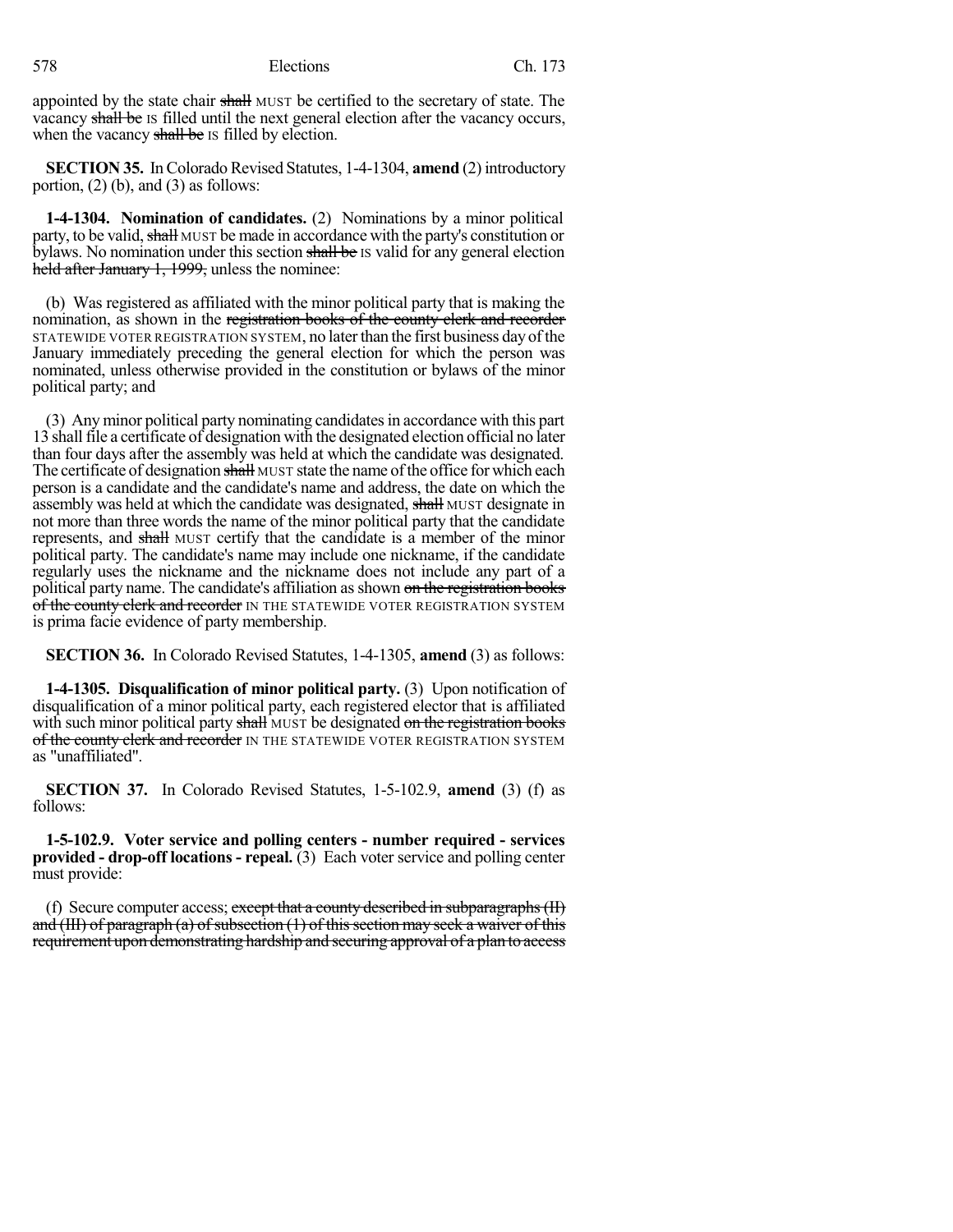the statewide voter database and conduct real-time verification of voter eligibility via telephone or other means;

**SECTION 38.** In Colorado Revised Statutes, 1-5-205, **repeal** (1) (e); and **add** (4) as follows:

**1-5-205. Publishedand posted notice of election - content.**(1) The designated election official, or the coordinated election official if so provided by an intergovernmental agreement, no later than twenty days before each election, shall provide notice by publication of the election as described by section 1-1-104 (34), which notice must state, as applicable for the particular election for which notice is provided, the following:

#### (e) The complete ballot content.

(4) FOR A PRIMARY MAIL BALLOT ELECTION, IN ADDITION TO THE ITEMS DESCRIBED IN SUBSECTION (1)OF THIS SECTION,THE NOTICE SHALL ADVISE ELIGIBLE ELECTORS WHO ARE NOT AFFILIATED WITH A POLITICAL PARTY OF THE ELECTORS' ABILITY TO DECLARE AN AFFILIATION WITH A POLITICAL PARTY AND VOTE IN THE PRIMARY ELECTION.

**SECTION 39.** In Colorado Revised Statutes, 1-5-208, **amend** (6) as follows:

**1-5-208. Election may be canceled - when.** (6) The governing body shall provide notice by publication of the cancellation of the election. A copy of the notice shall MUST be posted at each polling location VOTER SERVICE AND POLLING CENTER of the political subdivision, in the office of the designated election official, and in the office of the clerk and recorder for each county in which the political subdivision is located and, for special districts, a copy of the notice shall MUST be filed in the office of the division of local government. The governing body shall also notify the candidates that the election was canceled and that they were elected by acclamation.

**SECTION 40.** In Colorado Revised Statutes, **amend** 1-5-302 as follows:

**1-5-302. Computer lists may be used in lieu of original registration records.** For the purposes of all elections, the county clerk and recorder may substitute and supply computer lists of registered electors within the political subdivision for the original registration record. Following a primary, general, or congressional vacancy election, the county clerk and recorder shall record the date of election and, if a primary election, the party ballot received on the registered elector's original registration record. retained and stored as provided in section 1-1-104 (36).

**SECTION 41.** In Colorado Revised Statutes, **amend** 1-5-413 as follows:

**1-5-413. Sample ballots.** Sample ballots shall MUST be printed in the form of official ballots, but upon paper of a different color from the official ballots MUST BE CLEARLY MARKED AS "SAMPLEBALLOT". Sample ballots shall MUST be delivered to the election judges and posted with the cards of instruction provided for in section 1-5-504. All sample ballots are subject to public inspection.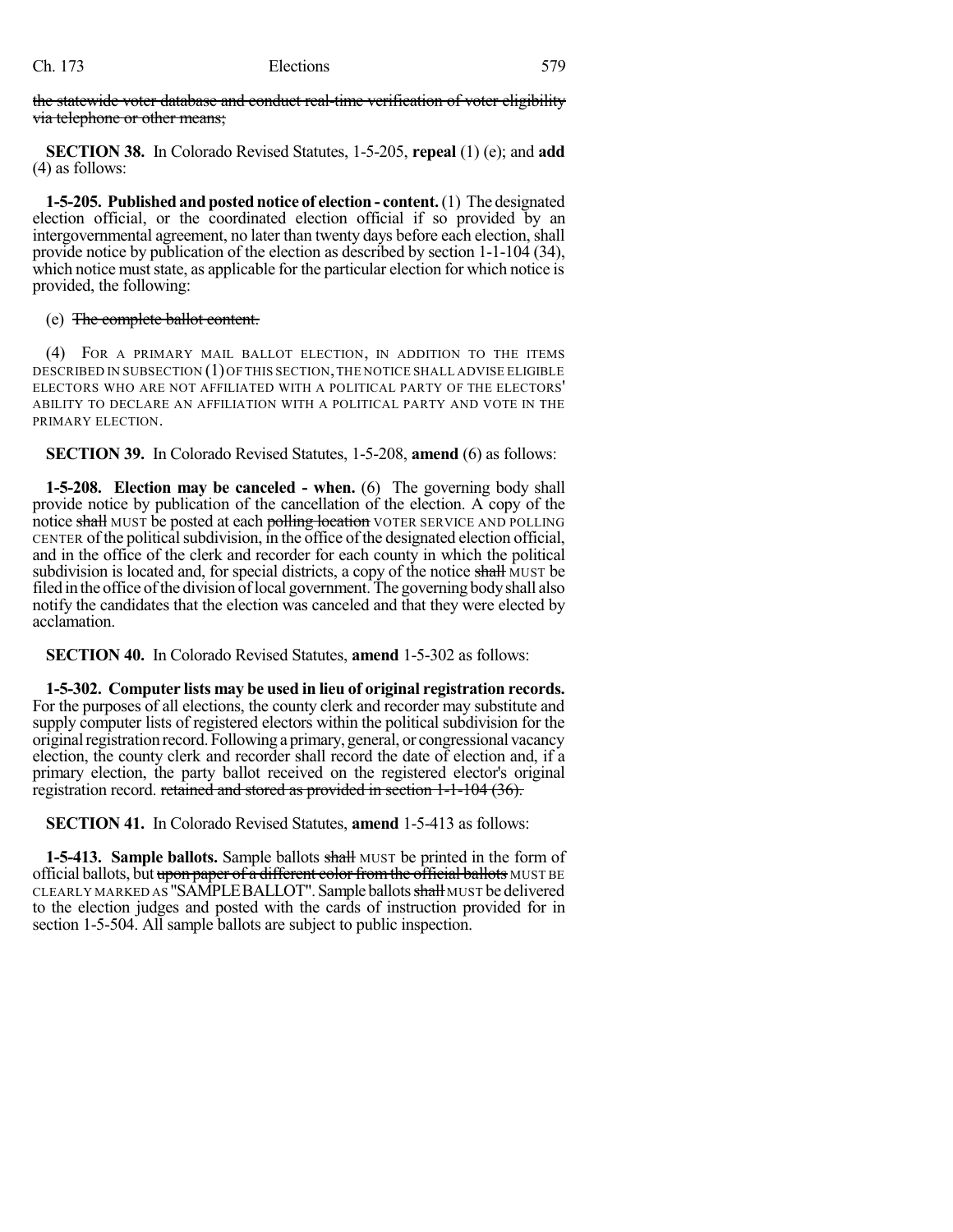**SECTION 42.** In Colorado Revised Statutes, **amend** 1-5-506 as follows:

**1-5-506. Election expenses in nonpartisan elections.** The cost of conducting a nonpartisan election, including the cost of printing mailing voter information cards pursuant to section 1-5-206, and supplies, shall MUST be paid by the governing body calling the election.

**SECTION 43.** In Colorado Revised Statutes, 1-5-613, **amend** (2) as follows:

**1-5-613. Purchase and sale of voting equipment.** (2) On and after May 28, 2004, The governing body or designated election official of a political subdivision may purchase a voting system only if the voting system has been certified for use in this state by the secretary of state in accordance with this part 6.

**SECTION 44.** In Colorado Revised Statutes, 1-6-114, **amend** (1) as follows:

**1-6-114. Oath of judges.** (1) Before beginning the duties of an election judge, each person appointed as an election judge shall MUST take a self-affirming oath or affirmation in substantially the following form:

I, ..................., do solemnly swear (or affirm) that I am a citizen of the United States and the state of Colorado; that I am an eligible elector who resides in the county of .................... or within the ....... politicalsubdivision; that I am a member of the ............... party (orthat I amunaffiliated with a political party) as shown on the registration books of the county clerk and recorder IN THE STATEWIDE VOTER REGISTRATION SYSTEM; that I will perform the duties of judge according to law and the best of my ability; that I will studiously strive to prevent fraud, deceit, and abuse in conducting the same; that I will not try to determine how any elector voted, nor will I disclose how any elector voted if in the discharge of my duties as judge such knowledge shall come COMES to me, unless called upon to disclose the same before some court of justice; that I have never been convicted of election fraud, any other election offense, or fraud and that, if any ballots are counted before the polls close on the date of the election, I will not disclose the result of the votes until afterthe polls have closed and the results are formally announced by the designated election official.

**SECTION 45.** In Colorado Revised Statutes, 1-7-114, **add** (4) (c) as follows:

**1-7-114. Write-in votes.** (4) (c) A DESIGNATED ELECTION OFFICIAL MAY POST THE LIST OF ELIGIBLE WRITE-IN CANDIDATES ON THE OFFICIAL WEBSITE OF THE DESIGNATED ELECTION OFFICIAL.

**SECTION 46.** In Colorado Revised Statutes, 1-7-514, **amend** (3) as follows:

**1-7-514. Random audit.** (3) The secretary of state shall post the reports of any completed audit or investigation received pursuant to paragraph (c) of subsection (2) of this section on the official website of the department of state not later than five business days after receiving the results of the completed audit or investigation. The clerk and recorder of the affected county may timely post the results of the completed audit or investigation on the official website of the county. The secretary shall publish once in a newspaper of general circulation throughout the state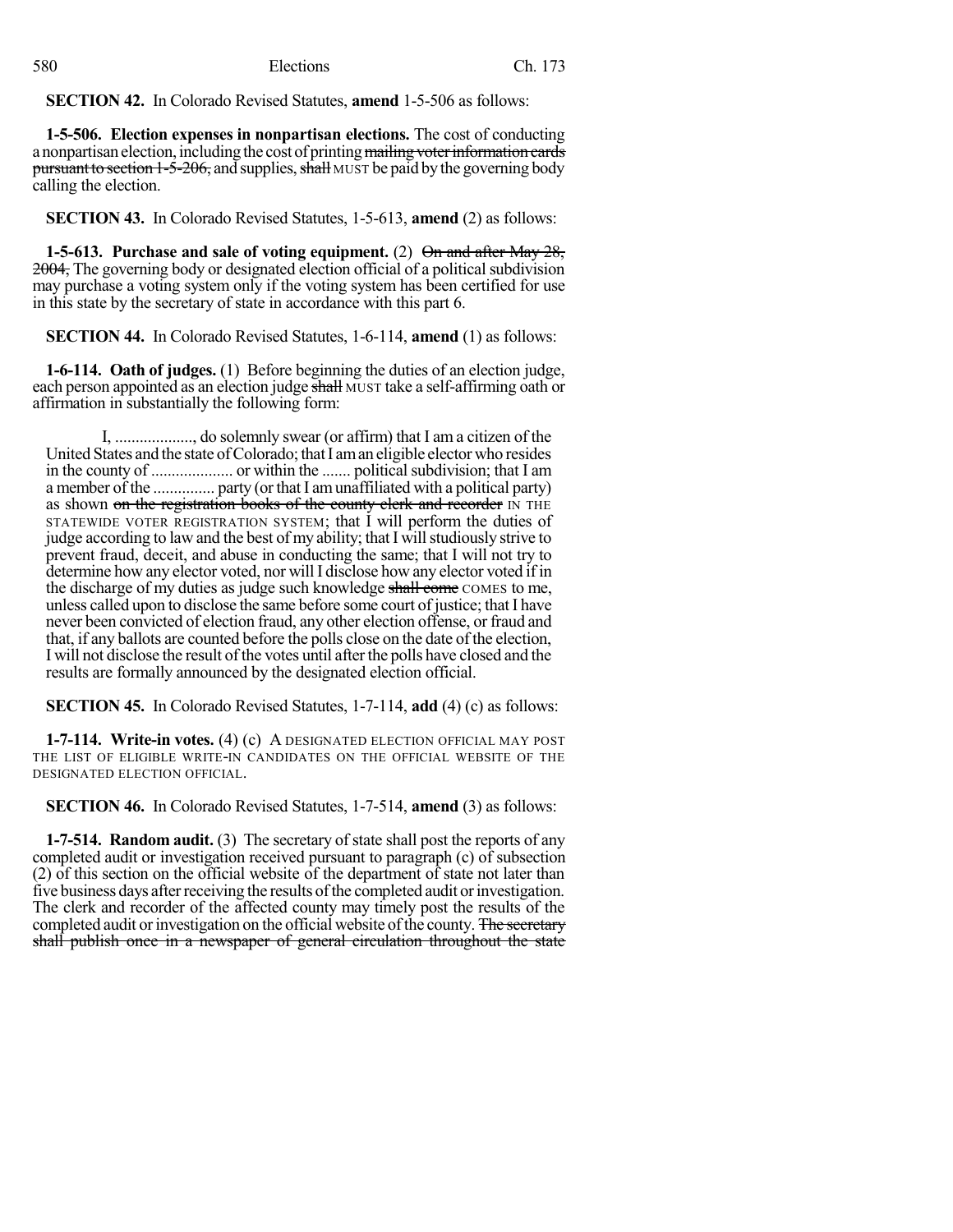notification to the public that the results have been posted on the department's website.

**SECTION 47.** In Colorado Revised Statutes, **amend** 1-7-701 as follows:

**1-7-701. Delivery of electionreturns, ballot boxes, andother electionpapers.** When all the votes have been read and counted, the election judges selected in accordance with section 1-6-109.5 shall deliver to the designated election official the certificate and statement required by section 1-7-601, ballot boxes and all keys to the boxes, paper tapes, "proms" or other electronic devices, the registration book RECORDS, pollbooks, accountingforms,spoiledballots, unused ballots, ballotstubs, oaths, affidavits, and other election papers and supplies. The delivery shall MUST be made at once and with all convenient speed, and informality in the delivery shall DOES not invalidate the vote of any precinct when delivery has been made previous to the completion of the official abstract of the votes by the board of canvassers. The designated election official shall give a receipt for all items delivered.

**SECTION 48.** In Colorado Revised Statutes, **amend** 1-7-905 as follows:

**1-7-905. Preparation of notices.** (1) For November COORDINATED elections, the county clerk and recorder shall be IS responsible for placing the ballot issue notices received from the various political subdivisions participating in the election in the proper order in the ballot issue notice packet. As nearly as practicable, the notice shall MUST be in the order the ballot issues will appear on the ballot. The ballot issue notice shall MUST be followed by a certification by the county clerk and recorder that the ballot issue notices are complete as submitted by the political subdivisions. No additional information shall  $MAY$  be included as part of the ballot issue notice except as may be required by law. A general disclaimer may precede or follow the ballot issue notice which may state STATES: "The information contained in this notice was prepared by persons required by law to provide summaries of ballot issues and fiscal information."

(2) The designated election officials of overlapping political subdivisions conducting an election other than in November A COORDINATED ELECTION shall confer concerning the preparation of the ballot issue notice no later than forty days prior to the date of the election. The political subdivisions conducting the election shall provide for preparation of any required ballot issue notice package by agreement in a form substantially as provided in section 1-7-116.

**SECTION 49.** In Colorado Revised Statutes, 1-7-905.5, **amend** (1) as follows:

**1-7-905.5. Formof notice.**(1) The ballot issue noticemust beginwith the words "All registered voters", regardless of whether the electors of the political subdivision must be registered electors to be eligible to vote in the election, and ends at the conclusion of the summary of comments. Any information included pursuant to section 1-5-206, information concerning procedure for an election or other information included with the ballot issue notice prior to the words "All registered voters" or after the conclusion of the summary of comments are not deemed to be part of the ballot issue notice.

**SECTION 50.** In Colorado Revised Statutes, 1-7-906, **amend** (1) and (3) as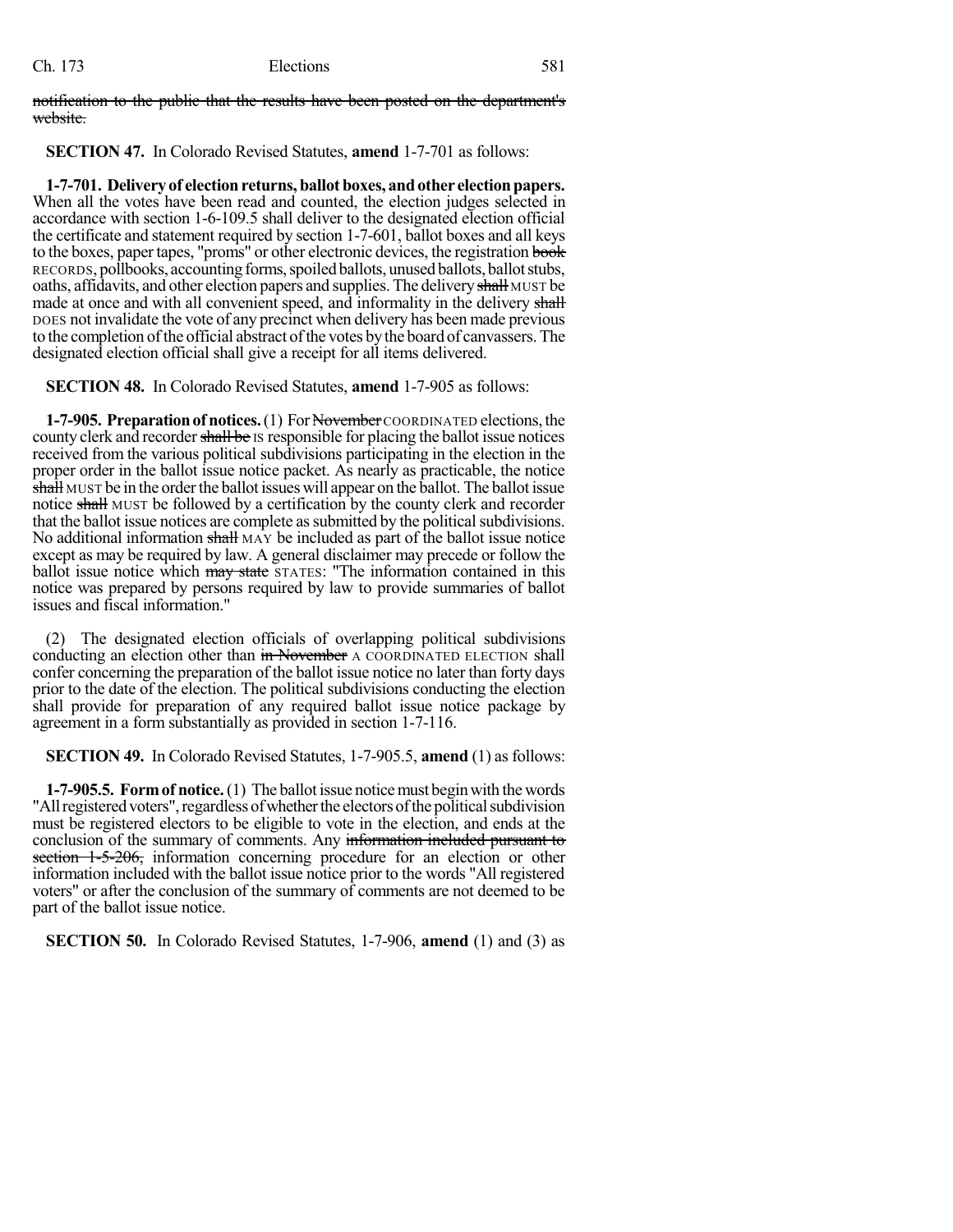follows:

**1-7-906. Mailing of notices.** (1) For November COORDINATED elections, the county clerk and recorder as coordinated election official shall mail the ballot issue notice packet to each address of one or more active registered electors who reside in the county or portions of the county in which registered voters of those districts submitting ballot issues reside.

(3) The political subdivisions shall by agreement, in a form substantially as provided in sections1-7-116 and 1-7-905, provide formailing of anyrequired ballot issue notice package for elections conducted other than  $\frac{1}{m}$ November COORDINATED ELECTIONS.

**SECTION 51.** In Colorado Revised Statutes, 1-7-1003, **amend** (5) (b) as follows:

**1-7-1003. Conduct of elections using ranked voting methods-instant runoff voting - choice voting or proportional voting - reports.** (5) (b) A local government that conducts an election using a ranked voting method shall conduct a voter education and outreach campaign to familiarize electors with ranked voting in English and in every language in which a ballot is required to be made available pursuant to this code and the federal "Voting Rights Act of 1965", 42 U.S.C. sec. 1973aa-1a 52 U.S.C. SEC. 10101 ET SEQ.

**SECTION 52.** In Colorado Revised Statutes, **amend** 1-7.5-104 as follows:

**1-7.5-104. Mail ballot elections - applicability - optional for political subdivisions other than a county.** For all general, primary, odd-year, coordinated, recall, and congressional vacancy elections, conducted on or after July 1, 2013, and for any election in which the governing board of a political subdivision other than a county determines that an election shall be by mail ballot, the county clerk and recorder or designated election official for the political subdivision, as applicable, shall conduct the election by mail ballot under the supervision of, and subject to rules promulgated in accordance with article 4 of title 24, C.R.S., by, the secretary of state.

**SECTION 53.** In Colorado Revised Statutes, 1-7.5-107, **amend** (3) (a), (3) (d), (3.5)(a),(3.5)(f)introductory portion,(3.5)(f)(I), and (3.5)(f)(II); and **repeal**(2),  $(2.5)$ , and  $(3)$  (c) as follows:

**1-7.5-107. Proceduresfor conductingmailballot election-primary elections - first-time voters casting a mail ballot after having registered by mail to vote - in-person request for ballot - repeal.** (2)  $(a)$  For a municipal mail ballot election that is not coordinated with the county clerk and recorder, no later than thirty days prior to election day, the county clerk and recorder shall submit to the designated election official of the municipality conducting the mail ballot election a full and complete preliminary list of registered electors. For a special district mail ballot election that is not coordinated with the county clerk and recorder, the county clerk and recorder and county assessor of each county in which a special district is located shall certify and submit to the designated election official a list of property owners and a list of registered electors residing within the affected district.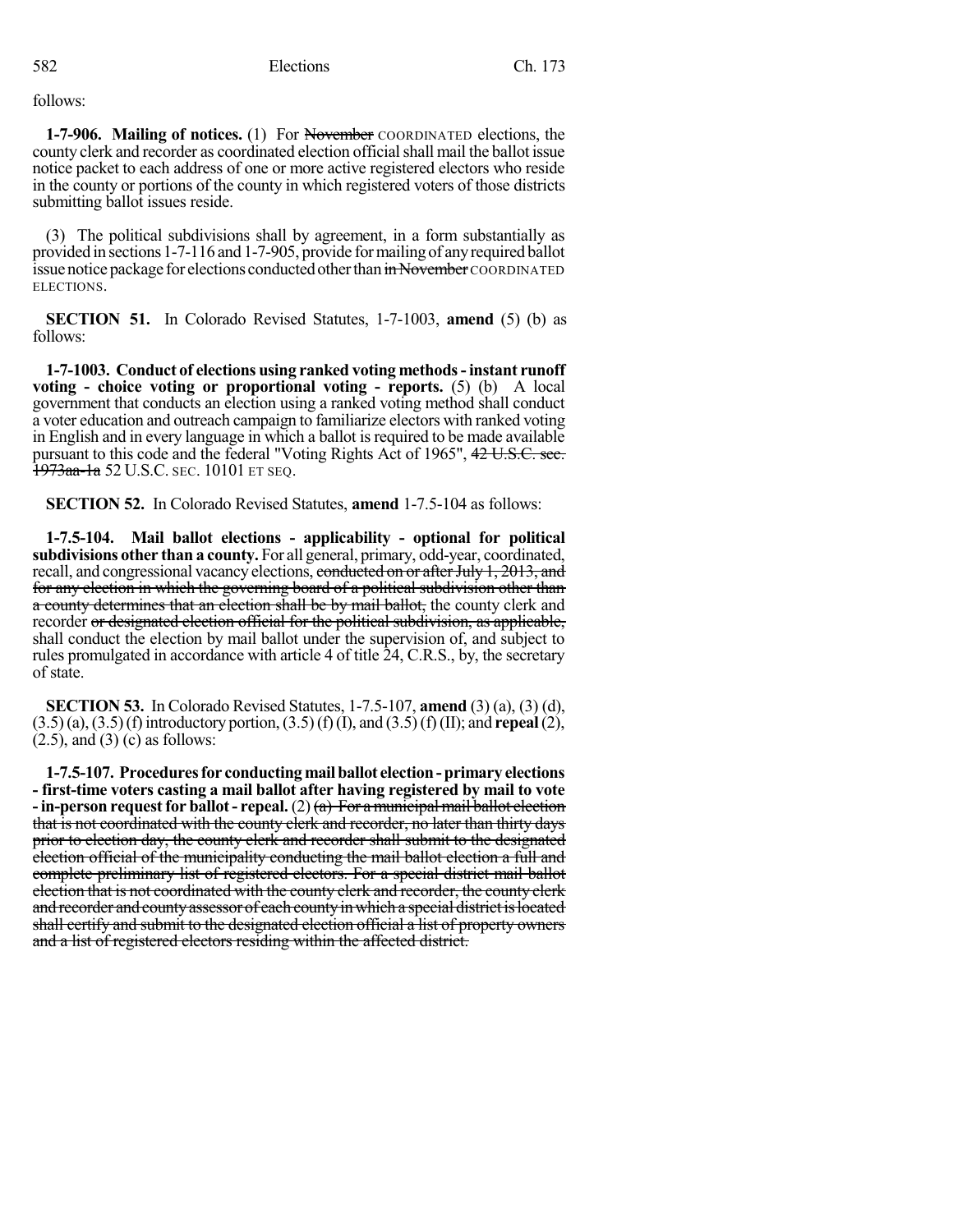(b) No later than twenty days prior to election day, the county clerk and recorder and county assessor required to submit a preliminary list in accordance with paragraph (a) of this subsection  $(2)$  shall submit to the appropriate authority a supplemental list of the names of eligible electors or property owners whose names were not included on the preliminary list.

(c) All lists of registered electors and lists of property owners provided to a designated election official under this section shall include the last mailing address of each elector.

 $(2.5)$  (a) (I) No later than twenty days before a general, primary, or other mail ballot election, the county clerk and recorder or designated election official shall provide notice by publication of a mail ballot election conducted pursuant to the provisions of this article, which notice shall state, as applicable for the particular election for which the notice is provided, the items set forth in section 1-5-205 (1)  $(a)$  to  $(1)$  (c).

(II) For a primary mail ballot election, in addition to the items described in the notice required by subparagraph (I) of this paragraph (a), such notice shall advise eligible electors who are not affiliated with a political party of the ability to declare an affiliation with a political party and vote in the primary election.

(b) The notice required to be given by this subsection  $(2.5)$  shall be in lieu of the notice requirements set forth in sections  $1-5-205(1)$  and  $31-10-501(1)$ , C.R.S., as applicable for the particular election for which such notice is required.

(3) (a) (I) EXCEPT AS PROVIDED IN SUBPARAGRAPH (II) OF THIS PARAGRAPH (a), not sooner than twenty-two days before a general, primary, or other mail ballot election, and no later than eighteen days before the election, except as provided in subparagraph  $(H)$  of this paragraph  $(a)$ , the county clerk and recorder or designated election official shall mail to each active registered ELIGIBLE elector, at the last mailing address appearing in the registration records and in accordance with United States postal service regulations, a mail ballot packet, which shall MUST be marked "DONOTFORWARD.ADDRESSCORRECTIONREQUESTED.", or anyother similar statement that is in accordance with United States postal service regulations. Nothing in this subsection (3) affects any provision of this code governing the delivery of mail ballots to an absent uniformed services elector, nonresident overseas elector, orresident overseas elector coveredbythe federal "Uniformedand Overseas Citizens Absentee Voting Act", 42 U.S.C. sec. 1973ff et seq. 52 U.S.C. SEC. 20301 ET SEQ.

(II) For a primary mail ballot election, for a minor political party candidate, the mail ballot packet shall MUST be mailed only to those ACTIVE registered electors who are affiliated with the minor  $\Delta$  political party of such candidate THAT IS PARTICIPATING IN THE ELECTION. IF THE TWENTY-SECOND DAY BEFORE AN ELECTION IS A SATURDAY, SUNDAY, OR LEGAL HOLIDAY, THE COUNTY CLERK AND RECORDER OR DESIGNATED ELECTION OFFICIAL MAY MAIL BALLOT PACKETS PURSUANT TO SUBPARAGRAPH (I) OF THIS PARAGRAPH (a) ON THE FRIDAY IMMEDIATELY PRECEDING THE TWENTY-SECOND DAY.

#### (c) For a special district mail ballot election, no sooner than twenty-two days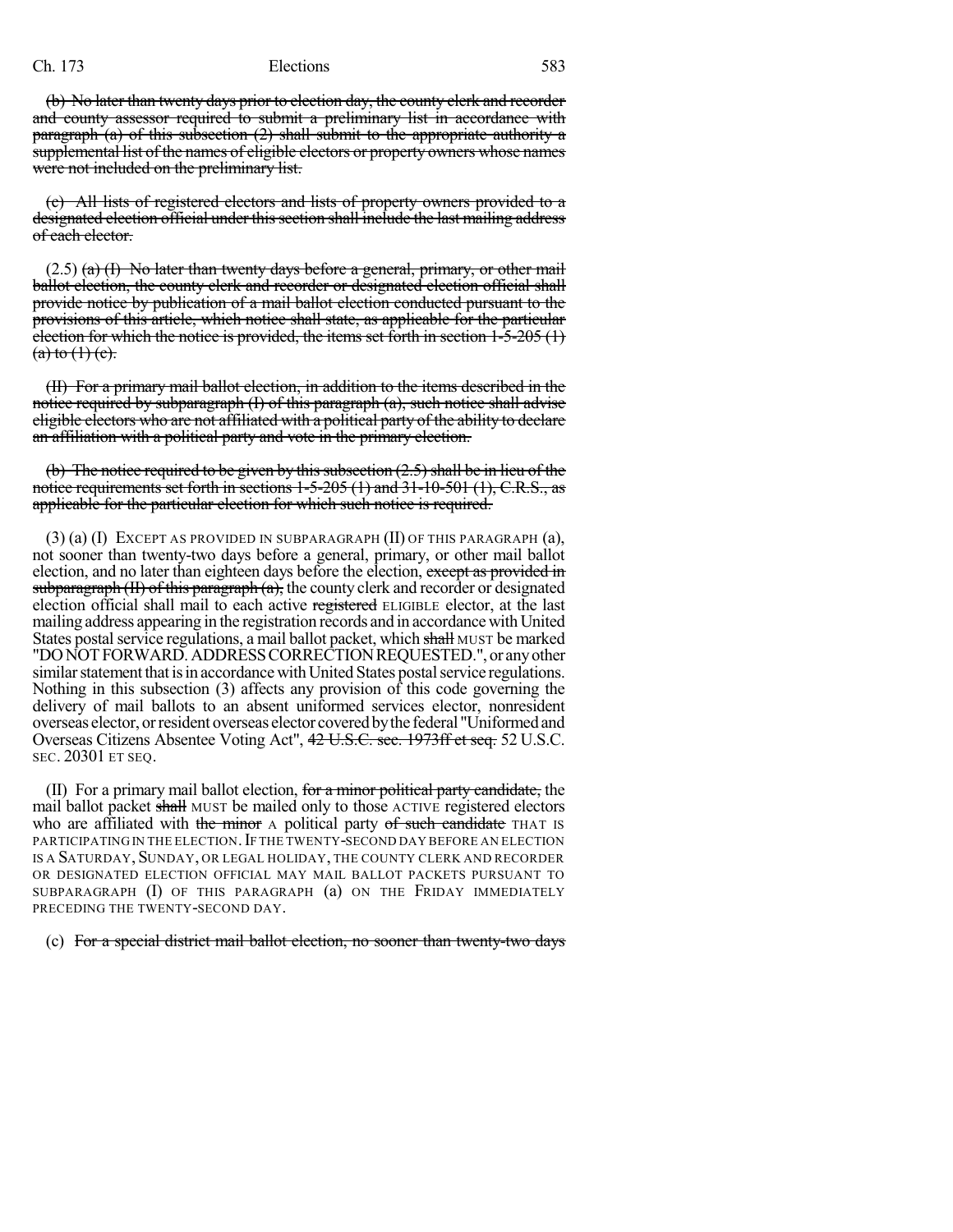prior to election day, and until 7 p.m. on election day, mail ballots shall be made available at the designated election official's office, or the office designated in the mail ballot plan filed with the secretary of state, for eligible electors who are not listed on the list of property owners or the registration list but who are authorized to vote pursuant to section 32-1-806, C.R.S., or other applicable law.

(d) An eligible elector may obtain a replacement ballot if the ballot was destroyed, spoiled, lost, or for some other reason not received by the eligible elector. An eligible elector may obtain a ballot if a mail ballot packet was not sent to the elector because the eligibility of the elector could not be determined at the time the mail ballot packets were mailed. The designated election official shall keep a record of each ballot issued in accordance with this paragraph (d). together with a list of each ballot obtained pursuant to paragraph  $(e)$  of this subsection  $(3)$ .

 $(3.5)(a)$  Unless otherwise provided by section 1-2-501 (1.5) SECTION 1-2-201(5), the requirements of this subsection  $(3.5)$  shall apply to a person who registered to vote by mail in accordance with part  $5 \text{ of } x$  article  $2$  of this title and who

 $(H)$  has not previously voted in an election in Colorado.  $\sigma$ 

(II) Is reregistering to vote after moving from one county in this state to another and the election in which the person intends to vote takes place prior to the creation by the department of state of a computerized statewide voter registration list that satisfies the requirements of part 3 of article 2 of this title.

(f) Notwithstanding any other provision of law, the requirements of this subsection  $(3.5)$  shall DO not apply to any person who is:

(I) Entitled to vote byabsentee ballot underthe federal "Uniformed and Overseas Citizens Absentee Voting Act", 42 U.S.C.sec. 1973ff etseq. 52U.S.C. SEC. 20301 ET SEQ.;

(II) Provided the right to vote otherwise than in person under section (b) (2) (B) (ii) of the federal "Voting Accessibility for the Elderly and Handicapped Act",  $42$ U.S.C. sec. 1973ee-1 52 U.S.C. SEC. 20102 ET SEQ.; or

**SECTION 54.** In Colorado Revised Statutes, 1-8.3-102, **amend** (4) and (5) as follows:

**1-8.3-102. Definitions.** In this article:

(4) "Federal postcard application" means the application prescribed under section 101 (b)(2) of the federal "Uniformed and Overseas Citizens Absentee Voting Act", 42 U.S.C. sec. 1973ff (b) (2) 52 U.S.C. SEC. 20301 (b) (2).

(5) "Federal write-in absentee ballot" means the ballot described in section 103 of the federal "Uniformed and Overseas Citizens Absentee Voting Act", 42 U.S.C. see. 1973ff-2 52 U.S.C. SEC. 20303.

**SECTION 55.** In Colorado Revised Statutes, 1-8.3-104, **amend** (1) and (2) as follows: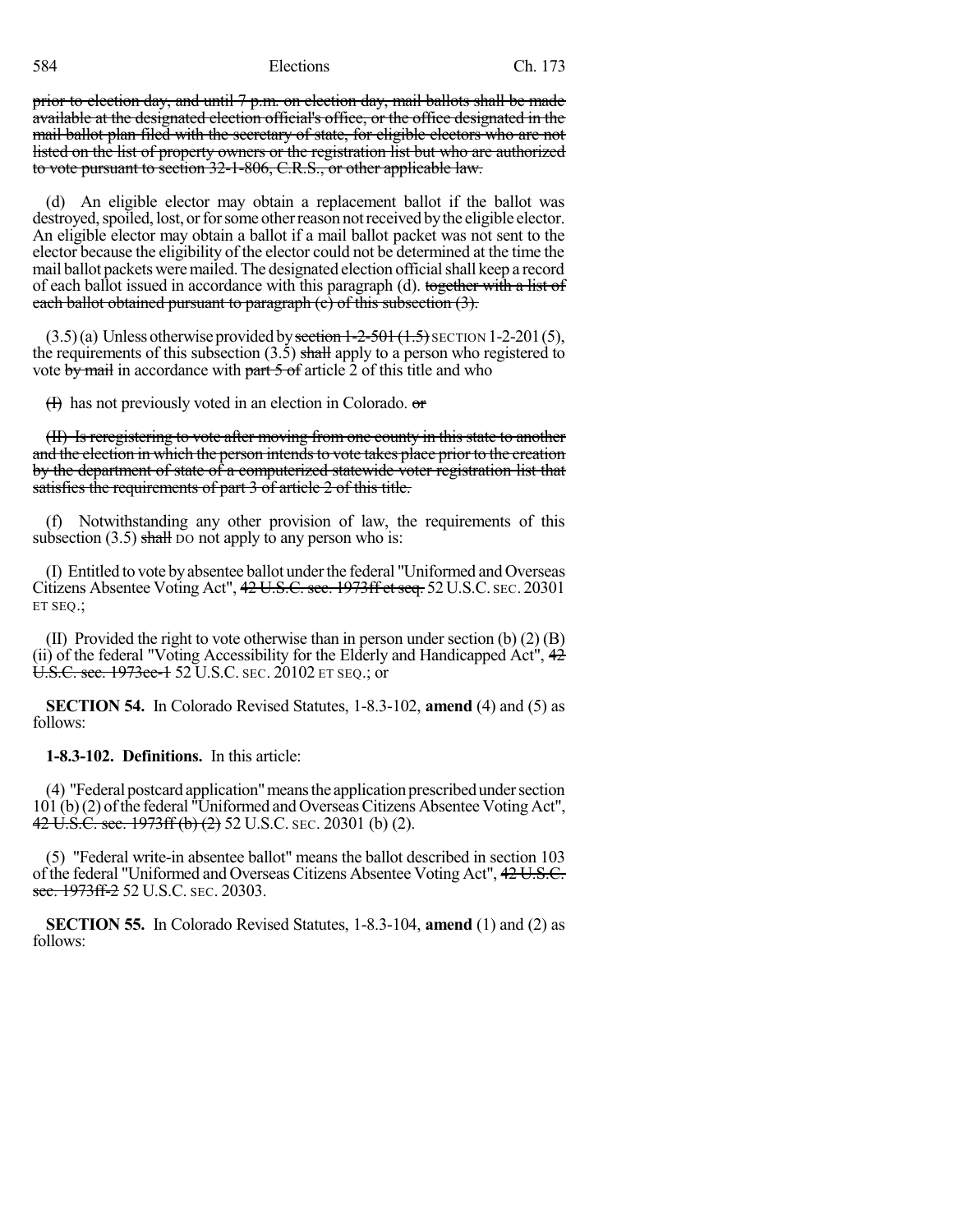**1-8.3-104. Role of secretary of state.** (1) The secretary of state is the state official responsible for implementing this article and the state's responsibilities under the federal "Uniformed and Overseas Citizens Absentee Voting Act", 42 U.S.C. sec. 1973ff et seq. 52 U.S.C. SEC. 20301 ET SEQ.

(2) The secretary of state shall make available to covered voters information regarding voter registration procedures for covered voters and procedures for casting ballots. The secretary of state may delegate the responsibility under this subsection (2) only to the state office designated in compliance with section 102 (b) (1) of the federal "Uniformed and Overseas Citizens Absentee Voting Act", 42  $\overline{U.S.C.}$  sec. 1973ff-1 (b) (1) 52 U.S.C. SEC. 20302 (b) (1).

**SECTION 56.** In Colorado Revised Statutes, 1-8.3-105, **amend** (1) as follows:

**1-8.3-105. Effect of "Uniformed and Overseas Citizens Absentee Voting** Act" **- emergency authority** of **secretary** of **state.** (1) In the event of any conflict between this article and any provisions of the federal "Uniformed and Overseas Citizens Absentee Voting Act<sup>1</sup>', 4<del>2 U.S.C. sec. 1973ff et seq.</del> 52 U.S.C. sec. 20301 ET SEQ., the provisions of the federal act shall control, and all designated election officials who are charged with the performance of duties under this code shall perform the duties and discharge the obligations placed upon them by the federal act.

**SECTION 57.** In Colorado Revised Statutes, 1-8.3-110, **amend** (1) as follows:

**1-8.3-110. Transmission of unvoted ballots.** (1) For an election described in section 1-8.3-103 for which this state has not received a waiver pursuant to section 579 of the federal "Military and Overseas Voter Empowerment Act", 42 U.S.C.  $1973ff-1(g)(2)$  52 U.S.C. sec. 20302 (g) (2), not later than forty-five days before the election, the election official in each jurisdiction charged with distributing a ballot and balloting materials shall transmit a ballot and balloting materials to all covered voters who by that date submit a valid ballot application.

**SECTION 58.** In Colorado Revised Statutes, **amend** 1-8.3-114 as follows:

**1-8.3-114. Declaration.** A ballot shall include or be accompanied by the signed affirmation required by the federal "Uniformed and Overseas Citizens Absentee Voting Act", 42 U.S.C. sec. 1973ff, et seq. 52 U.S.C. SEC. 20301 ET SEQ.

**SECTION 59.** In Colorado Revised Statutes, 1-9-101, **amend** (1) (b) (I), (1) (b) (III), and (3) as follows:

**1-9-101. Challenge of illegal or fraudulent registration.** (1) (b) In rendering a decision, the county clerk and recorder has the following options:

(I) If the county clerk and recorder finds sufficient evidence to support the allegationsin the challenge, he orshe shall cancel the registered elector's name from the registration book STATEWIDE VOTER REGISTRATION SYSTEM; or

(III) If the county clerk and recorder finds no evidence or insufficient evidence to support the allegations in the challenge, he or she shall deny the challenge to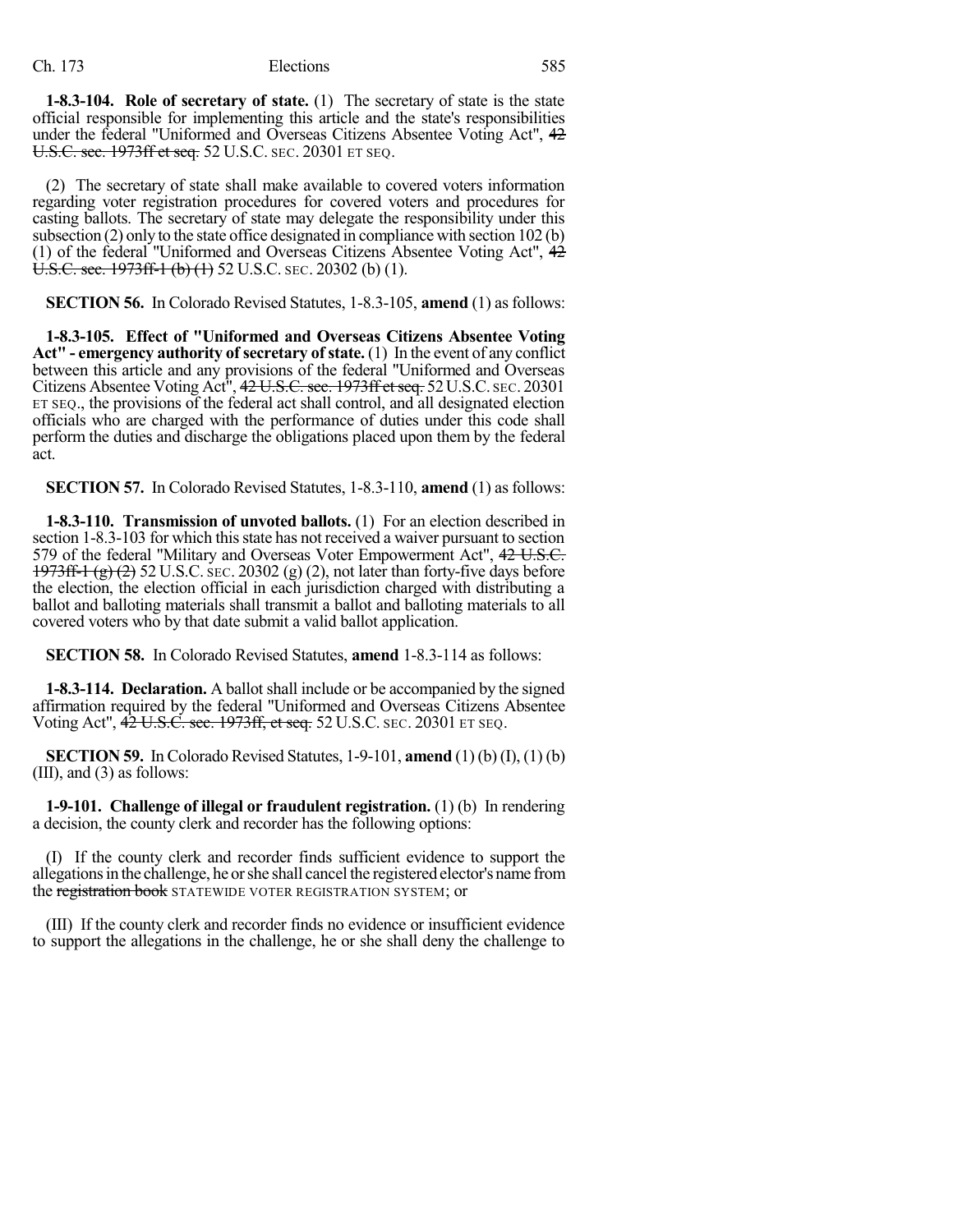cancel the registered elector's name from the registration book STATEWIDE VOTER REGISTRATION SYSTEM.

(3) The court shall hear the testimony and other evidence and investigate summarily and, within forty-eight hours after the close of the evidence, determine whether or not the charges are sustained. Only competent legal evidence shall MAY be received at the hearing or considered by the court, and no name registered in accordance with law shall be canceled from the registration book STATEWIDE VOTER REGISTRATION SYSTEM unlessitis proven that the challenged person does notreside at the address provided by the person at the time of registration. No presumption shall MAY be made against any person whose registration is challenged merely because of the failure of that person to attend the hearing. The court shall have HAS the power to subpoena any person as a witness at the hearing and make any necessary investigation to ascertain the truth of any of the charges in the petition if the method of the investigation does not cause unnecessary delay or interfere with the final disposition of the cause within the time provided for in this section. The hearing on any petition shall be IS summary and final and shall not be IS NOT subject to delay. At the close of the hearing, the court shall announce the names in the petition as to which the charges have been sustained and shall direct the clerk of the court to certify forthwith to the county clerk and recorder the lists of names of those persons, with their addresses, arranged alphabetically and according to precinct. The county clerk and recorder, upon receipt of the list from the court, shall forthwith cancel those names from the registration book STATEWIDE VOTER REGISTRATION SYSTEM for the proper precinct with the notation that the names were canceled pursuant to court order, giving the date of the order. The decision of the court is final, and no appeal shall lie LIES to any other court; except that the supreme court, in the exercise of its discretion, may review any such proceedings in a summary way.

**SECTION 60.** In Colorado Revised Statutes, 1-10-101, **amend** (3) as follows:

**1-10-101. Canvass board for partisan elections - appointment, fees, oaths.** (3) Prior to assuming their duties, the members of the canvass board shallswear or affirm the following: "I, ...................., do solemnly swear (or affirm) that I am a registered elector in precinct ...., in the county of ....................; that I am a registered member ofthe .............. partyasshown on the registration books ofthe countyclerk and recorder IN THE STATEWIDE VOTER REGISTRATION SYSTEM; and that I will faithfully perform the duties required of a member of the county canvass board."

**SECTION 61.** In Colorado Revised Statutes, 1-10-105, **amend** (1) as follows:

**1-10-105. Election results - certification by secretary of state.** (1) After receiving the final abstracts of votes cast for all elections from the counties, including any recounts, the secretary of state shall prepare and certify  $a\mathbf{n}$  THE official statewide abstract of votes cast ELECTION RESULTS for all candidates, ballot issues, and ballot questions that the secretary of state certified for the ballot. For each contest, the statewide abstract of votes cast shall CERTIFIED ELECTION RESULTS MUST show the total number of votes received, with subtotals for each county in which the candidate was on the ballot, and the ballot wording for each ballot issue and ballot question.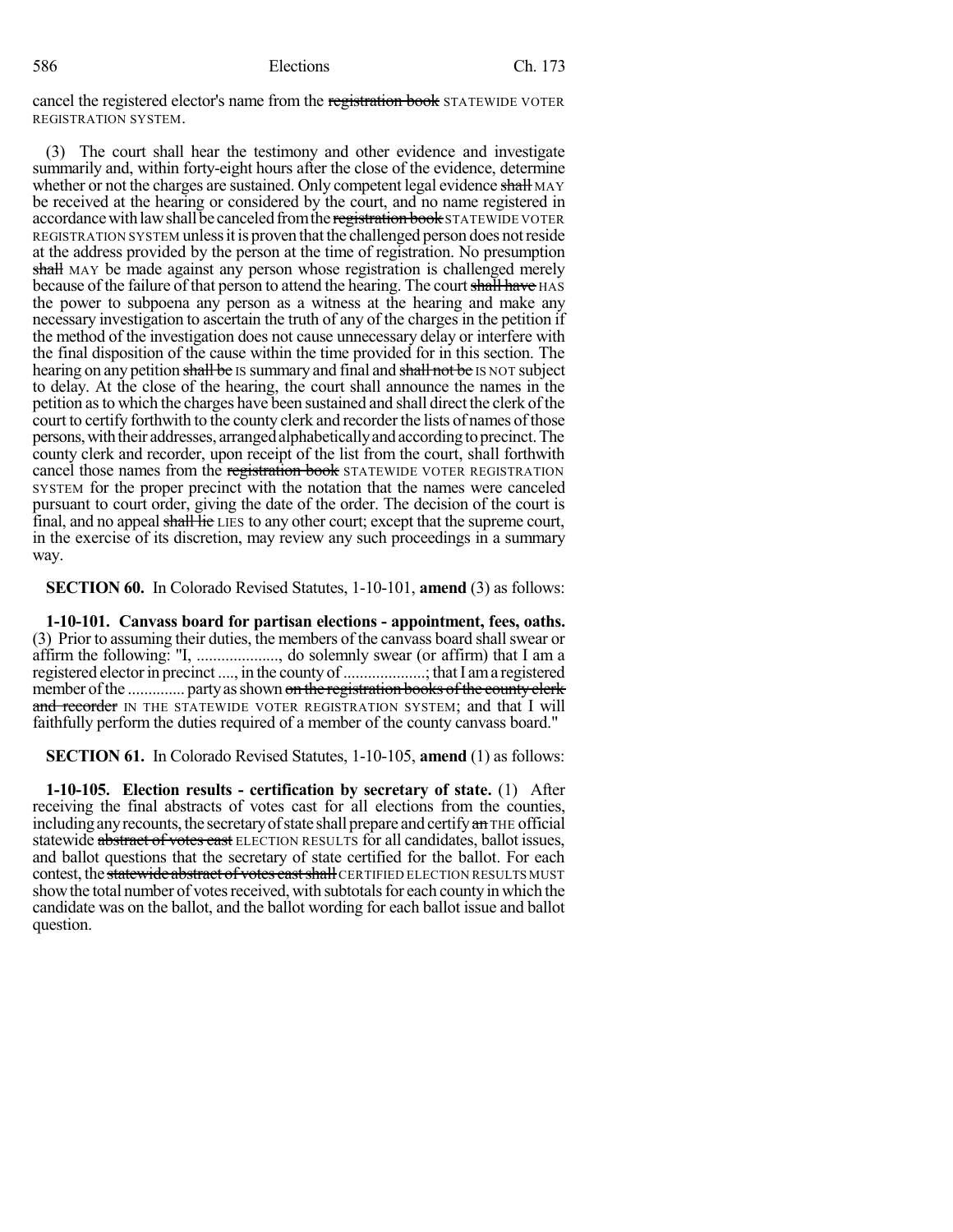**SECTION 62.** In Colorado Revised Statutes, **amend** 1-11-105 as follows:

**1-11-105. Certificates of election for national, state, and district officers.** Immediately after the final statewide abstract of votes east has been prepared RESULTS OF AN ELECTION HAVE BEEN CERTIFIED PURSUANT TO SECTION 1-10-105 (1), the secretary of state shall make and transmit a certificate of election, certified under the secretary of state's seal of office, to each of the persons declared to be elected to national, state, and district offices of state concern and shall record in a book to be kept for that purpose each such certification. If the secretary of state is unable to certify the candidate elected to a state or district office of state concern, no such certification of election shall MAY be transmitted by the secretary of state until the candidate elected has been determined.

**SECTION 63.** In Colorado Revised Statutes, 1-11-302, **amend** (1) introductory portion as follows:

**1-11-302. Causes ofspecial legislative election.**(1) The state senate orthe state house of representatives, acting by resolution, may call a special legislative election for a state senate or house of representatives district following the 2000 general election and any general election thereafter pursuant to this part 3 if:

**SECTION 64.** In Colorado Revised Statutes, **amend** 1-11-305 as follows:

**1-11-305. Notice of special legislative election.** The county clerk and recorder shall give notice of the special legislative election pursuant to section 1-5-206 SECTION 1-5-205.

**SECTION 65.** In Colorado Revised Statutes, 1-12-114, **amend** (4) as follows:

**1-12-114. Mail ballots - plan required - voter service and polling centers number required - definition.** (4) As used in this section, and for purposes of article XXI of the state constitution, "part of said general election" means the inclusion of the questions of both the recall of an incumbent and the election of the incumbent's successor on mail ballots that are sent by mail, available at voter service and polling centers, or otherwise delivered to an elector as permitted by law, from the date for holding the election through the last day of voting in a general election pursuant to section 1-4-201. Notwithstanding this definition, to maximize participation of voters covered by the federal "Uniformed and Overseas Citizens Absentee Voting Act", 42 U.S.C. sec. 1973ff et seq. 52 U.S.C. SEC. 20301 ET SEQ., all candidate races, ballot issues, and ballot questions that a covered voter is eligible to vote on shall MUST be included on the ballots required to be sent pursuant to that act, and recall-related ballot questions shall MUST be sent separately on ballots that adhere to the deadlines set forth in this section.

**SECTION 66.** In Colorado Revised Statutes, 1-12-203, **amend** (3) (a) as follows:

**1-12-203. Vacancies in general assembly.** (3) (a) The vacancy committee, by a majority vote of its members present and voting at a meeting called for that purpose and open to the public, shall select a person who possesses the constitutional qualifications for a member of the general assembly and who is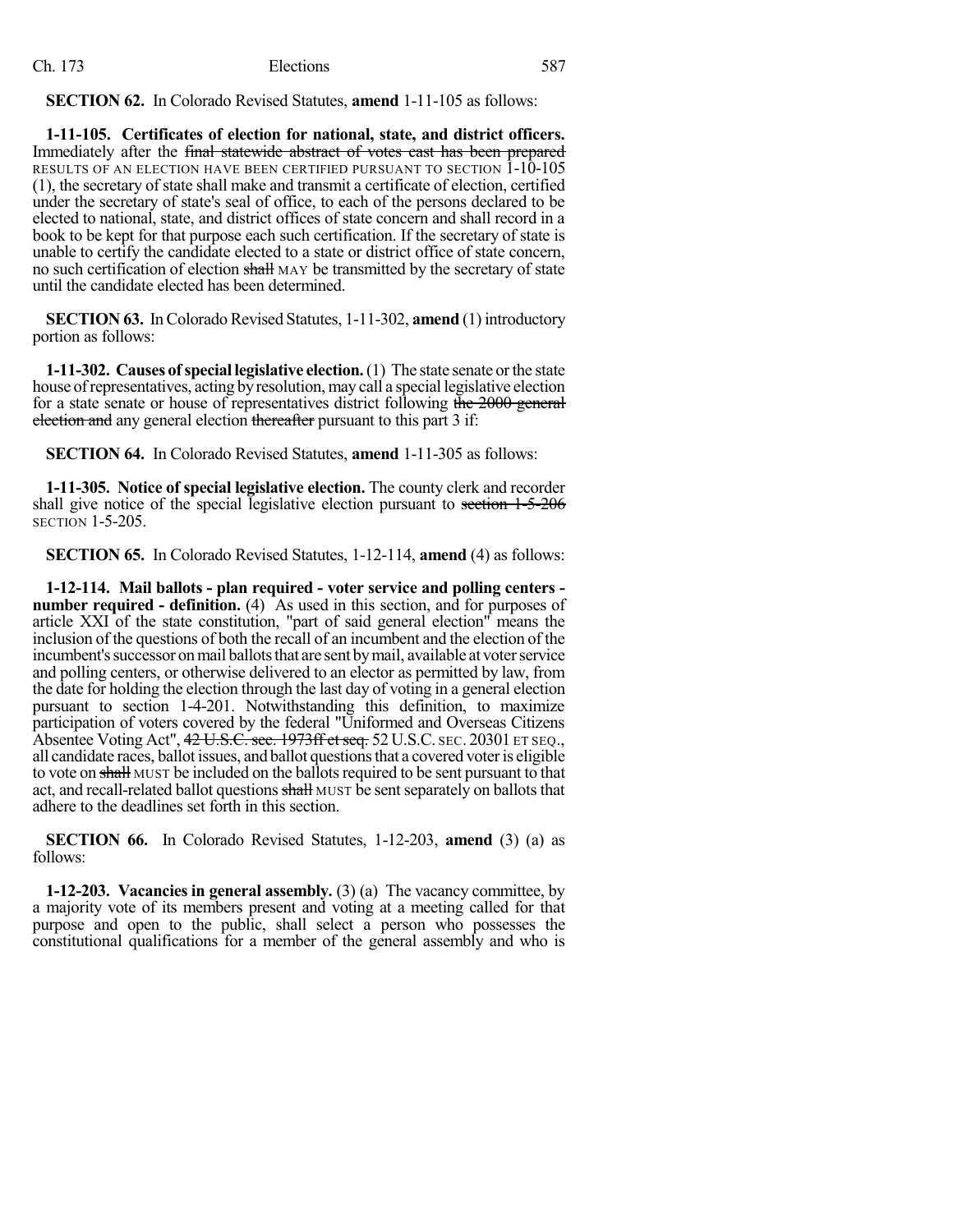affiliated with the same political party or minor political party, if any, shown on the registration books of the county clerk and recorder IN THE STATEWIDE VOTER REGISTRATION SYSTEM asthe formermemberwhose seatisvacant.Nomeetingshall be held until a quorum is present consisting of not less than one-half of the voting membership of the vacancy committee. No member of the vacancy committee may vote by proxy. The committee shall certify the selection to the secretary of state within thirty days from the date the vacancy occurs; except that, in the case of a vacancy filled pursuant to section 1-4-1002 (2.5), the committee shall certify the selection within thirty days after the date of the general election affected by the vacancy. If the vacancy committee fails to certify a selection within thirty days in accordance with the provisions of this subsection  $(3)$ , the governor, within five days, shall fill the vacancy by appointing a person having the qualifications set forth in this subsection  $(3)$ . The name of the person selected or appointed shall MUST be certified to the secretary of state.

**SECTION 67.** In Colorado Revised Statutes, 1-12-206, **amend** (5) as follows:

**1-12-206. Vacancies in the office of county commissioner.** (5) Any person appointed to a vacancy in the office of county commissioner under this section shall MUST be a resident of the county and reside within the district, if any, in which the vacancy exists and shall MUST be a member of the same political party or minor political party, if any, shown on the registration books of the county clerk and recorder IN THE STATEWIDE VOTER REGISTRATION SYSTEM as the vacating commissioner. Any person appointed pursuant to this section shall hold HOLDS the office until the next general election or until the vacancy is filled by election according to law.

**SECTION 68.** In Colorado Revised Statutes, **amend** 1-13-203 as follows:

**1-13-203. Procuring false registration.** It is unlawful for any person to procure his or her own name, or the name of any other person, to be registered in the registration book of STATEWIDE VOTER REGISTRATION SYSTEM FOR a precinct in which such person is not, at the time of such registration, entitled to be registered or for any person to procure any fictitious name to be registered in the registration **book of any precinct** STATEWIDE VOTER REGISTRATION SYSTEM. Any person who violates any of the provisions of this section shall be punished by a fine of not more than five thousand dollars, or by imprisonment in the county jail for not more than eighteen months, or by both such fine and imprisonment. Each violation shall be IS considered a separate offense.

**SECTION 69.** In Colorado Revised Statutes, **amend** 1-13-302 as follows:

**1-13-302. Fraudulent voting in precinct caucus, assembly, or convention.** Any person who fraudulently participates and votesin a precinct caucus, assembly, or convention when he OR SHE is not a member of the political party holding such THE precinct caucus, assembly, or convention, as shown on the registration books of the county clerk and recorder IN THE STATEWIDE VOTER REGISTRATION SYSTEM, is guilty of a misdemeanor and, upon conviction thereof, shall be punished as provided in section 1-13-111.

**SECTION 70.** In Colorado Revised Statutes, **amend** 1-13-703 as follows: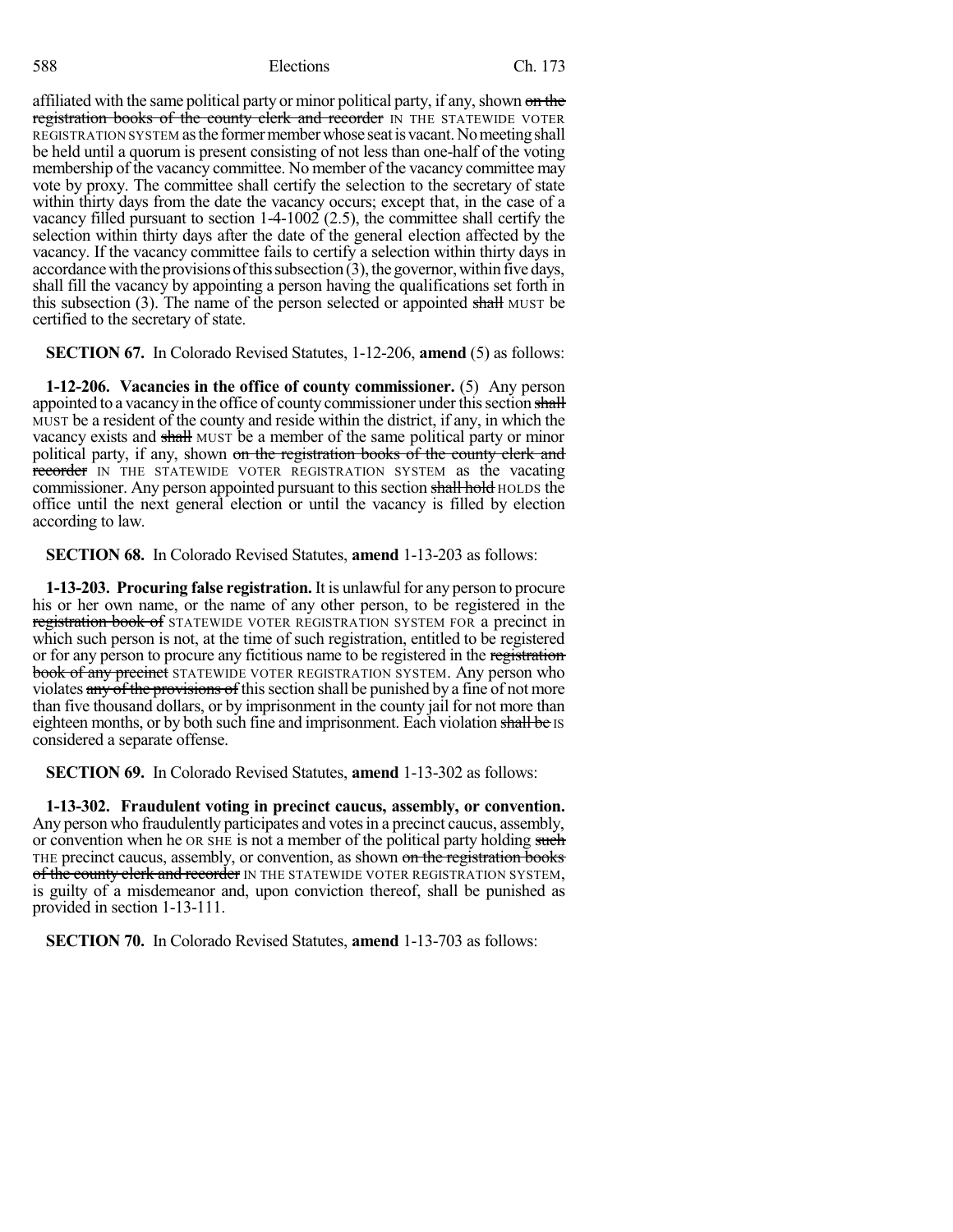**1-13-703. Tampering with statewide voter registration system, registration list, or pollbook.** (1) Any person who mutilates or erases any name, figure, or word in any registration book, registration list or pollbook; or who removes such registration book, A registration list or pollbook or any part thereof from the place where it has been deposited with an intention to destroy the same, or to procure or prevent the election of any person, or to prevent any voter from voting; or who destroys any registration book, registration list or pollbook or part thereof is guilty of a misdemeanor and, upon conviction thereof, shall be punished as provided in section 1-13-111.

(2) ANY PERSON WHO KNOWINGLY ACCESSES WITHOUT AUTHORIZATION THE STATEWIDE VOTER REGISTRATION SYSTEM COMMITS A CLASS 6 FELONY AND SHALL BE PUNISHED AS PROVIDED IN SECTION 18-1.3-401, C.R.S.

**SECTION 71.** In Colorado Revised Statutes, **amend** 1-13-710 as follows:

**1-13-710. Voting twice - penalty.** (1) Any voter who votes more than once or, having voted once, offers to vote again IN THE STATE, OR, DURING A FEDERAL ELECTION, VOTES IN THIS STATE AND ANOTHER STATE, shall be punished by a fine of not more than five thousand dollars or by imprisonment in the county jail for not more than eighteen months, or by both such fine and imprisonment.

(2) NOTHING IN THIS SECTION PROHIBITS A VOTER FROM VOTING IN A SPECIAL DISTRICT ELECTION AS A PROPERTY OWNER IN ACCORDANCE WITH ARTICLE 13.5 OF THIS TITLE OR PART 8 OF ARTICLE 1 OF TITLE 32, C.R.S.

**SECTION 72.** In Colorado Revised Statutes, **amend** 1-13-714 as follows:

**1-13-714. Electioneering - removing and return of ballot - definition.** (1) No person shall do any electioneering on the day of any election, OR DURING THE TIME WHEN VOTING IS PERMITTED FOR ANY ELECTION, within any polling location or in any public street or room or in any public manner within one hundred feet of any building in which a polling location is located, as publicly posted by the designated election official. As used in this section, the term "electioneering" includes campaigning for or against any candidate who is on the ballot or any ballot issue or ballot question that is on the ballot. "Electioneering" also includes soliciting signatures for a candidate petition, a recall petition, or a petition to place a ballot issue or ballot question on a subsequent ballot. "Electioneering" does not include a respectful display of the American flag.

(2) Except as necessary for ballot counting, no person may remove any official ballot from the polling location before the closing of the polls.

(3) Any person who violates any provision of this section is guilty of a misdemeanor and, upon conviction thereof, shall be punished as provided in section 1-13-111.

**SECTION 73.** In Colorado Revised Statutes, 1-13.5-1105, **amend** (3), (4) (d),  $(4)$  (e) (II), and (5) (b) as follows:

**1-13.5-1105. Procedures for conducting independent mail ballot election.**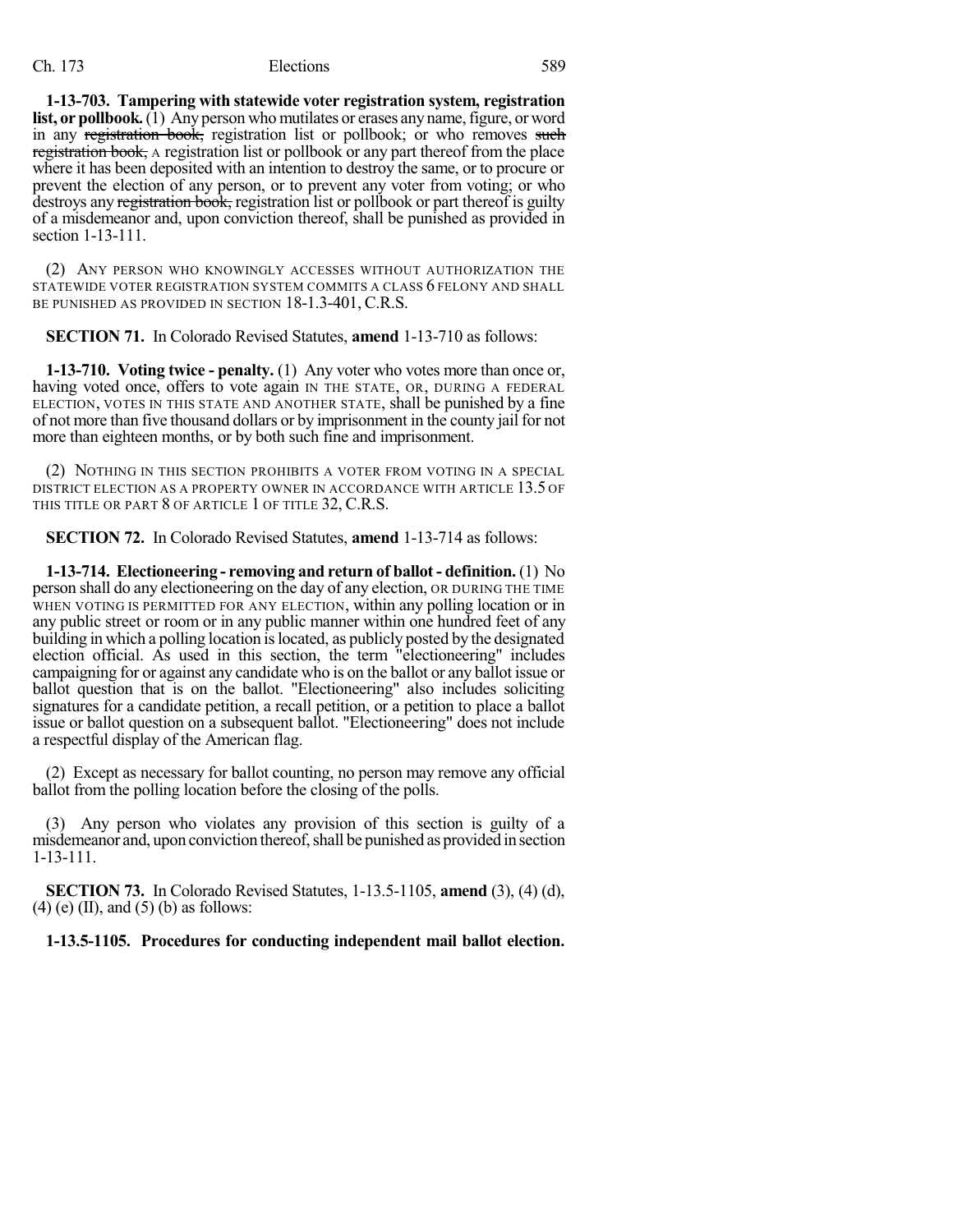(3) Subsequent to the preparation of ballots, but prior to the mailing required under subsection (4) of this section, a designated election official shall provide a mail ballot to an eligible elector requesting the ballot at the office designated in the mail ballot plan. **filed with the secretary of state.** 

 $(4)(d)$  Not sooner than twenty-two days prior to election day, and until 7 p.m. on election day, mail ballots shall MUST be made available at the office designated in the mail ballot plan filed with the secretary of state for eligible electors who are not listed or who are listed as "Inactive" on the county voter registration records or, for special district independent mail ballot elections, not listed on the property owners list or the registration list but who are authorized to vote pursuant to section 1-13.5-202 or other applicable law.

(e) (II) A designated election official or election judge shall not transmit a mail ballot packet under this paragraph (e) unless a sworn statement requesting the ballot is received on or before election day. A ballot may be transmitted directly to the eligible elector requesting the ballot at the office designated in the mail ballot plan filed with the secretary of state or may be mailed to the eligible elector at the address provided in the sworn statement. Such ballots may be cast no later than 7 p.m. on election day.

(5) (b) The eligible elector may return the marked ballot to the designated election official byUnited States mail or by depositing the ballot at the office of the official or any place identified in the mail ballot plan by the designated election official. The ballot must be returned in the return envelope. If an eligible elector returns the ballot by mail, the elector must provide postage. The ballot shall MUST be received at the office identified in the mail ballot plan filed with the secretary of state or an identified depository, which shall MUST remain open until 7 p.m. on election day. The depository shall MUST be identified by the designated election official and located in a secure place under the supervision of the designated election official, an election judge, or another person named by the designated election official.

**SECTION 74.** In Colorado Revised Statutes, 24-72-305.6, **amend** (2) as follows:

**24-72-305.6. County clerk and recorder access to criminal history records of election judges and employees - rules.** (2) A county clerk and recorder may request, in his or her discretion, the criminal history records from the public website maintained by the Colorado bureau of investigation for an election judge serving in the county. THE SECRETARY OF STATE MAY, BY RULE PROMULGATED IN ACCORDANCE WITH ARTICLE 4 OF THIS TITLE, REQUIRE THAT CERTAIN DUTIES MAY BE PERFORMED ONLY BY THOSE ELECTION JUDGES FOR WHOM A COUNTY CLERK AND RECORDER HAS REQUESTED CRIMINAL HISTORY RECORDS PURSUANT TO THIS SUBSECTION (2). SUCH DUTIES MAY INCLUDE ACCESSING THE STATEWIDE VOTER REGISTRATION SYSTEM ESTABLISHED PURSUANT TO SECTION 1-2-301, C.R.S.

**SECTION 75.** In Colorado Revised Statutes, 30-35-904, **amend** (3) (b) as follows:

**30-35-904. Formation of districts.**(3)(b) At the top of each page ofthe petition shall MUST be printed, in plain red letters no smaller than the impression of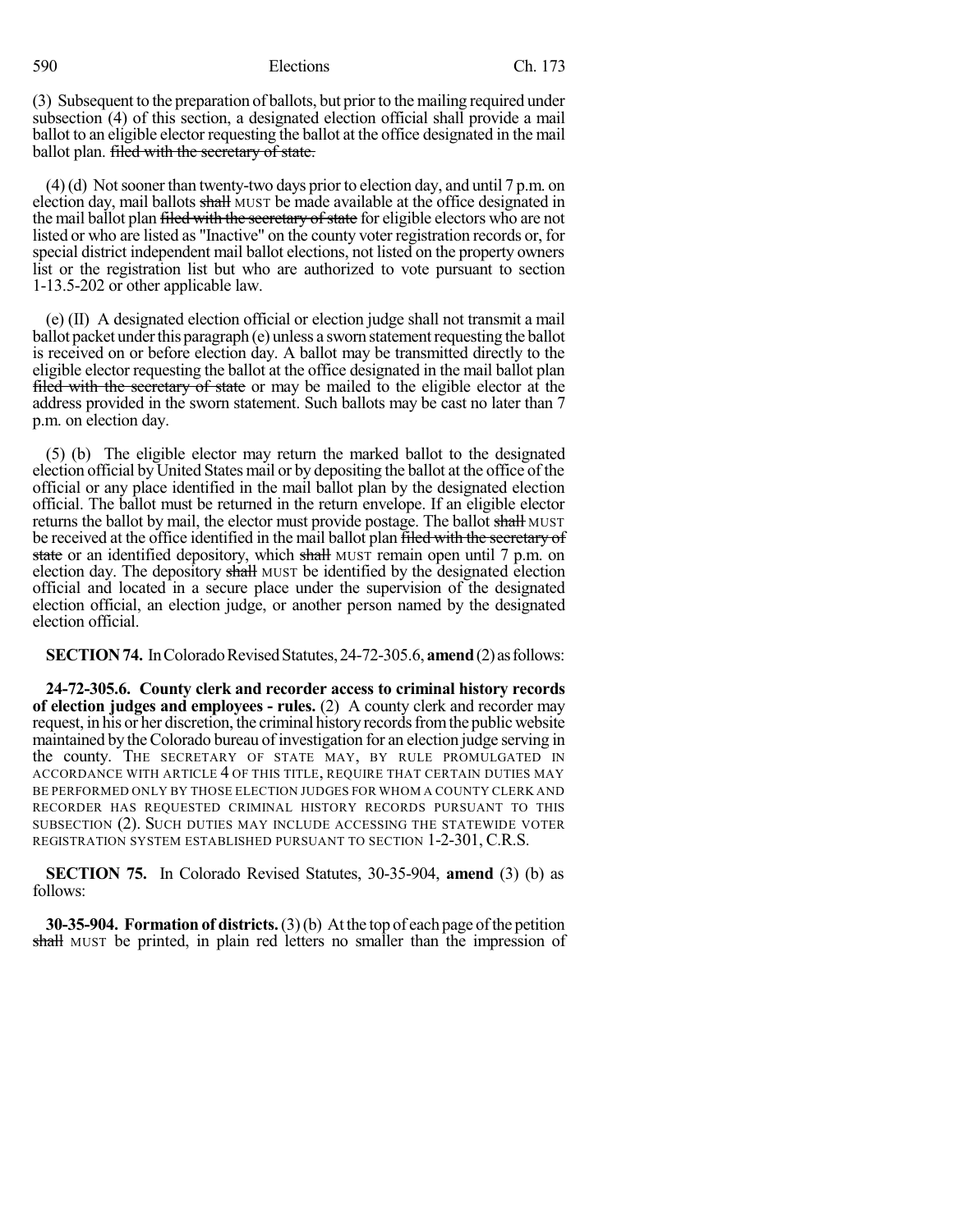ten-point, bold-faced type, the following:

#### **WARNING: IT IS AGAINST THE LAW:**

For anyone to sign this petition with any name other than his own, or to knowingly sign his name more than once for the same measure, or to sign such petition when not a registered elector.

#### **DO NOT SIGN THIS PETITION UNLESS YOU ARE A REGISTERED ELECTOR**

TO BE A REGISTERED ELECTOR, YOU MUST BE:

1. At least eighteen years of age.

2. A citizen of the United States.

3. A resident of the state of Colorado for at least thirty-two TWENTY-TWO days.

4. A resident of the precinct in which you live. for at least thirty-two days.

5. Registered to vote in the county.

Do not sign this petition unless you have read or had read to you the proposal in its entirety and understand its meaning.

**SECTION 76.** In Colorado Revised Statutes, **amend** 31-10-306 as follows:

**31-10-306. Write-in candidate affidavit.** The governing bodyof amunicipality may provide by ordinance that no write-in vote for any municipal office shall be counted unless an affidavit of intent has been filed with the clerk by the person whose name is written in prior to twenty SIXTY-FOUR days before the day of the election indicating that such person desires the office and is qualified to assume the duties of that office if elected.

**SECTION 77.** In Colorado Revised Statutes, **amend** 31-10-507 as follows:

**31-10-507. Election may be cancelled - when.** In any ordinance adopted by the governing body of the municipality requiring an affidavit of intent for write-in candidates as provided in section 31-10-306, the governing body may also provide that, if the only matter before the voters is the election of persons to office and if, at the close of business on the nineteenth SIXTY-FOURTH day before the election, there are not more candidates than offices to be filled at such election, including candidates filing affidavits of intent, the clerk, if instructed by resolution of the governing body either before or after such date, shall cancel the election and by resolution declare the candidates elected. If so provided by ordinance, upon such declaration the candidates shall be deemed elected. Notice of such cancellation shall be published, if possible, in order to inform the electors of the municipality, and notice of such cancellation shall be posted at each polling place and in not less than one other public place.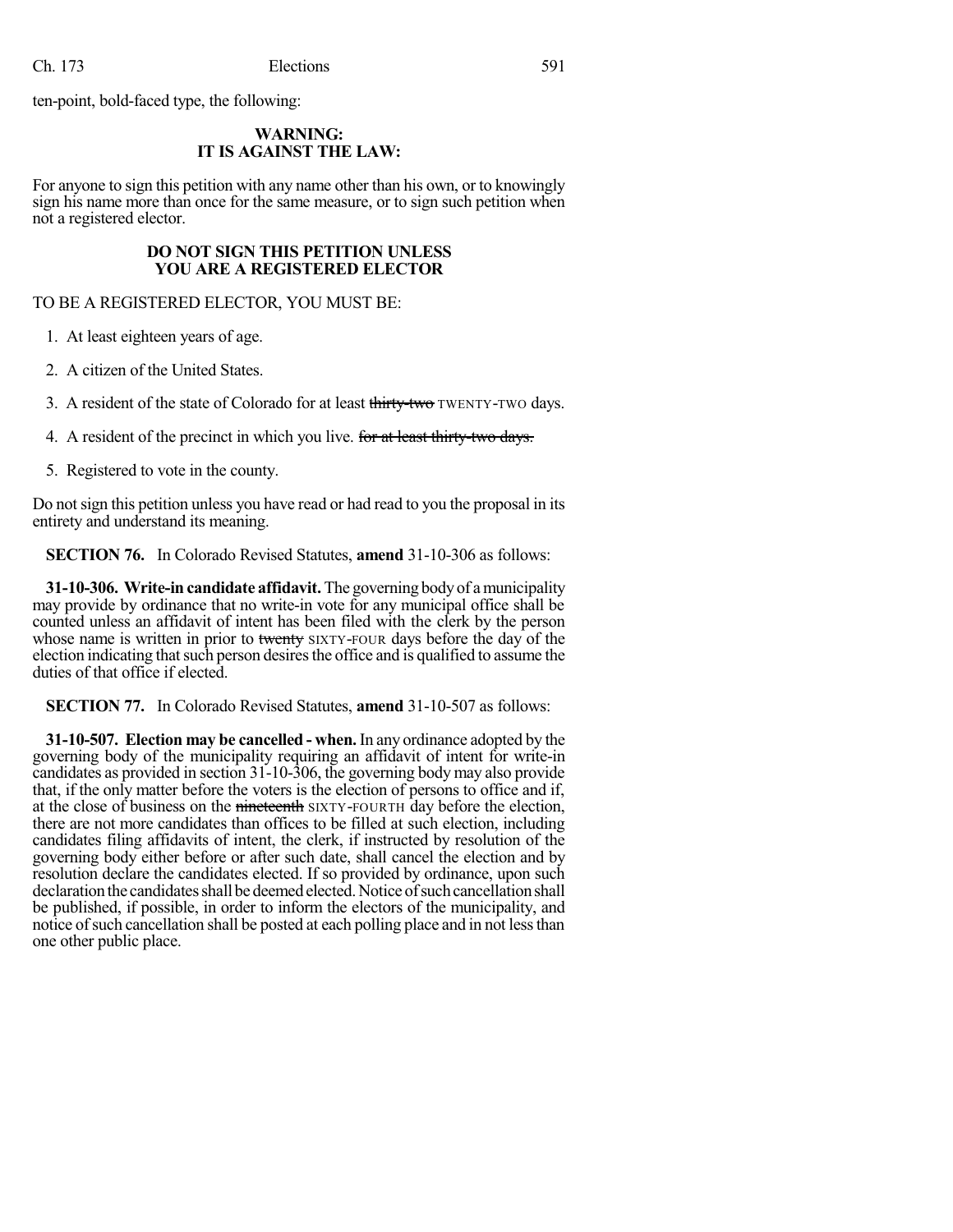**SECTION 78.** In Colorado Revised Statutes, 31-25-501, **amend** (1.7) (a) as follows:

**31-25-501. Definitions.** As used in this part 5, unless the context otherwise requires:

(1.7) (a) "Elector of the district" means a person who, at the designated time or event, is registered to vote in the general election in this state and:

(I) Who has been IS a resident of the district or the area to be included in the district; for not less than thirty days; or

(II) Who orwhose spouse OR CIVIL UNION PARTNER ownstaxable real or personal property within the district or the area to be included in the district whether or not said person resides within the district.

**SECTION 79.** In Colorado Revised Statutes, 32-1-806, **amend** (2) as follows:

**32-1-806. Persons entitled to vote atspecial district elections.** (2) Any person desiring to vote at any election as an eligible elector pursuant to section 32-1-103 (5) (a) (II) shall sign a self-affirmation that the person is an elector of the special district. The self-affirming oath or affirmation shall MUST be on a form that contains in substance the following:

"I, (printed name), who reside at (address), am an elector of this (name of special district) district and desire to vote at this election. I do solemnly swear (or affirm) that I am registered to vote in the state of Colorado and qualified to vote in this special district election as:

A resident of the district or area to be included in the district; for not less than thirty days; or

The owner of taxable real or personal property situated within the boundaries of the special district or area to be included within the special district; or

A person who is obligated to pay taxes under a contract to purchase taxable property in the special district or the area to be included within the special district; or

The spouse OR CIVIL UNION PARTNER of (name of spouse OR CIVIL UNION PARTNER) who isthe owner of taxable real or personal property situated within the boundaries of the special district or area to be included within the special district.

I have not voted previously at this election.

Date

Signature of elector

**SECTION 80.** In Colorado Revised Statutes, 37-45-103, **amend** (4) (a) (I) and  $(4)$  (a) (II) as follows: